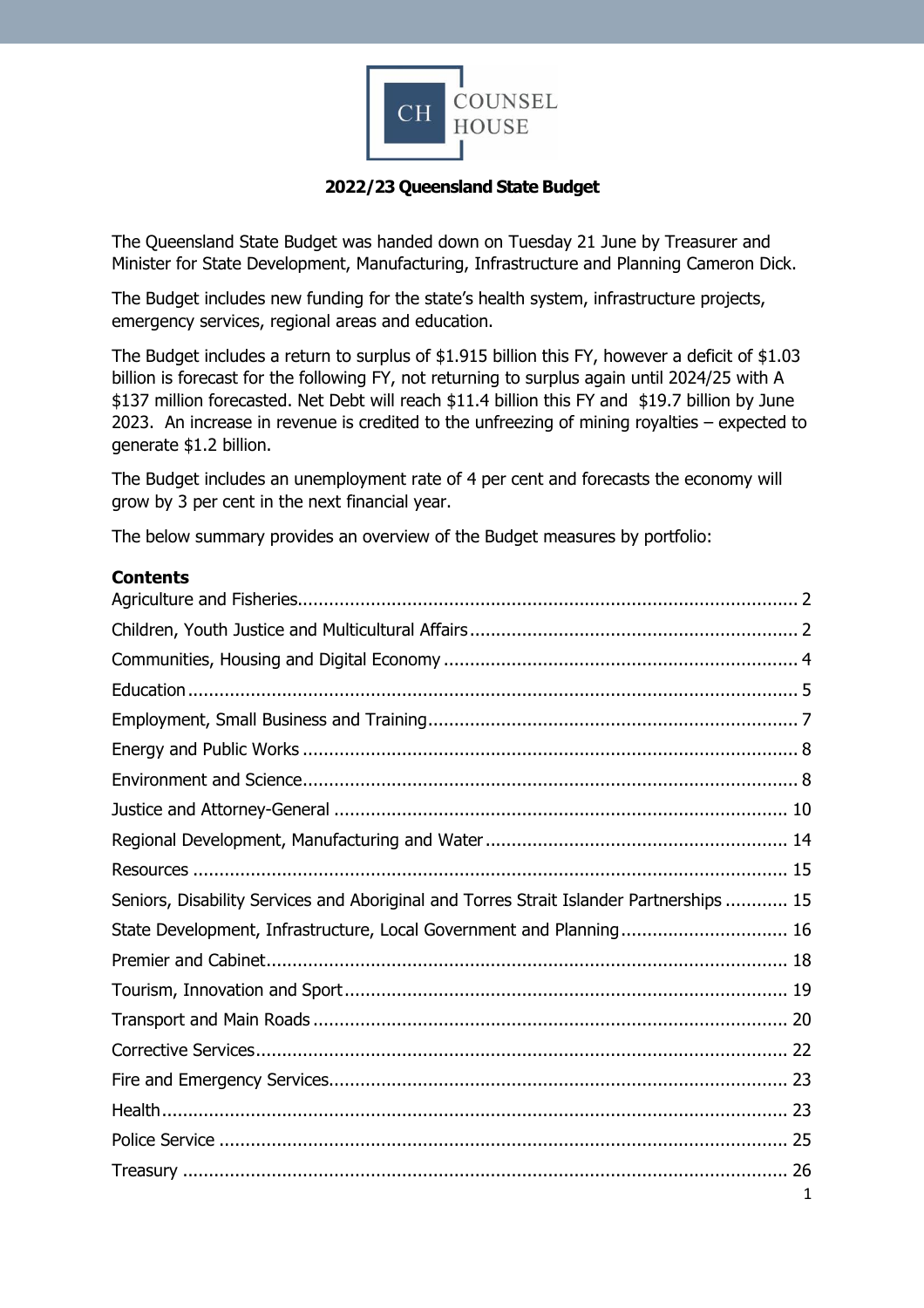

## <span id="page-1-0"></span>**Agriculture and Fisheries**

- \$37.1 million over 5 years to establish a joint taskforce to oversee red imported fire ant suppression activities by local governments, industry and Queensland Government, including the provision of bait
- \$17.2 million over 4 years to continue drought reforms to enhance resilience in a changing climate. This includes the Drought and Climate Adaptation Program, the Farm Business Resilience Program and the Regional Drought Resilience Program
- \$3.2 million (totalling up to \$13 million) over 4 years from 2022-23, held centrally, for the Drought Relief Assistance Scheme to maintain existing drought assistance including freight subsidies and emergency water infrastructure rebates
- \$79.6 million over 4 years from 2022-23 to support drought affected communities across the state (and \$150 million over 3 years from 2022-23 for drought preparedness and emergency drought assistance loans)
- \$1 million in 2022-23 for Round 7 of the Queensland Feral Pest Initiative to support the management of invasive plants and animals
- \$1.8 million over 2 years to meet immediate and known obligations within the National Biosecurity System
- \$6 million over 4 years from 2022-23 and \$1.5 million per annum ongoing, held centrally, towards future obligations to help mitigate the risks and impacts of significant pests and diseases
- \$1 million over 2 years for the Queensland Country Women's Association to continue minor works upgrades to infrastructure, including community halls
- \$2 million in 2021-22 to deliver the #PickQld Bonus (formally the Back to Work in Agriculture Incentive Scheme), an incentive to new workers to help fill the urgent and immediate agriculture workforce shortfall to deliver food security and maintain industry viability
- \$2.6 million in 2022-23, held centrally, to enhance implementation of the Australian Government's Pacific Australia Labour Mobility Scheme
- \$371,000 in 2022-23 is being met internally by the department to lead a review of the agricultural land use classifications as they relate to coexistence outcomes
- \$68.5 million package over 5 years to support implementation of the final QRIDP across government

# <span id="page-1-1"></span>**Children, Youth Justice and Multicultural Affairs**

- \$414.3 million over 4 years and \$92.2 million per annum ongoing to continue to promote a whole of government approach towards meeting the needs of Queensland children, young people and families experiencing vulnerability by delivering on family support and child protection reforms through the Supporting Families Changing Futures program
- \$6 million over 2 years from 2022-23 is being met internally by the department
	- $\circ$  \$470.4 million over 4 years (\$464.5 million new funding and \$6 million being met internally) and \$104.7 million per annum ongoing for continuation of Supporting Families Changing Futures initiatives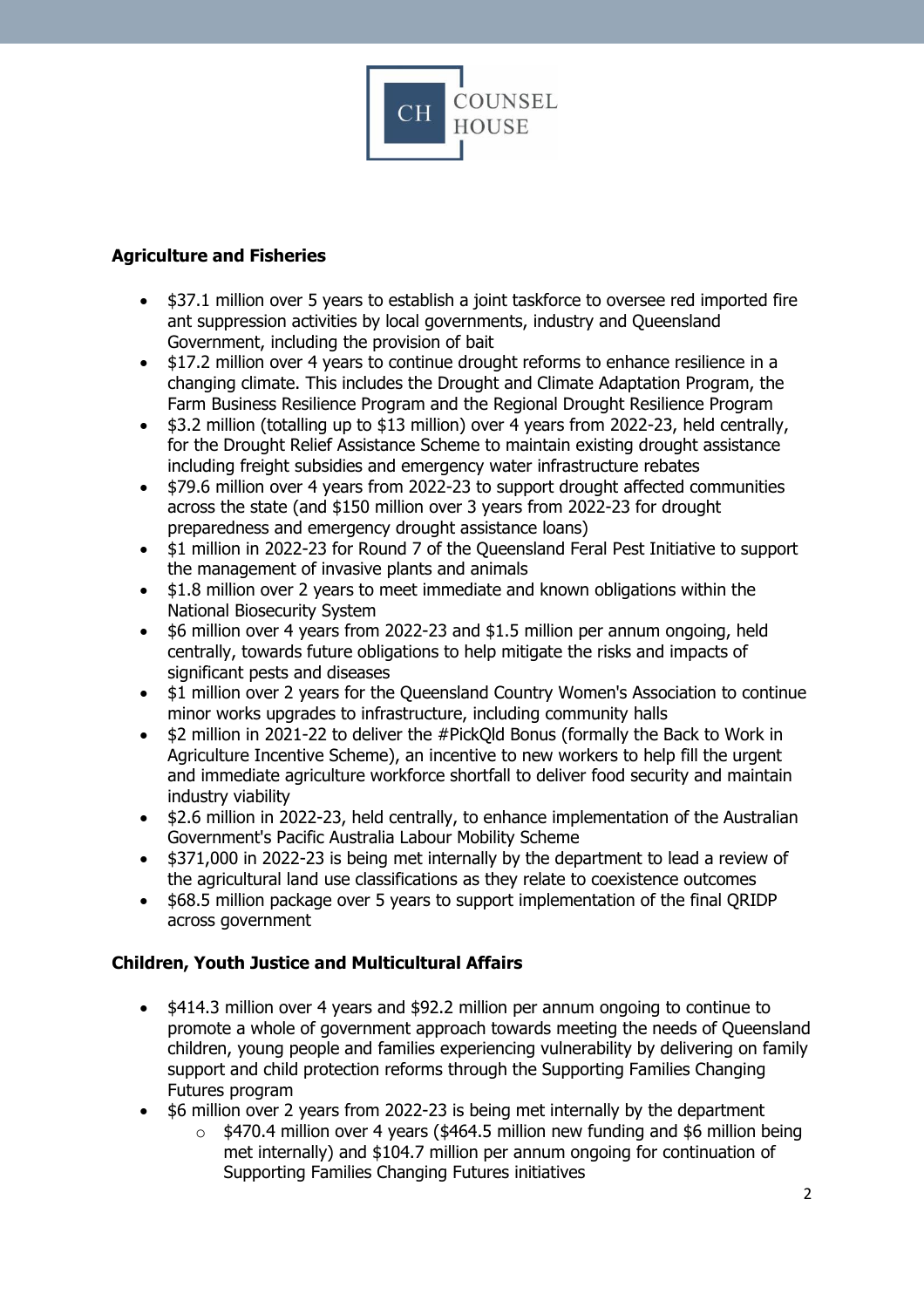

- \$183.5 million over 4 years and \$45.9 million per annum ongoing for the Intensive Family Support services to continue early intervention support services for families and parents who are experiencing vulnerability and have more complex needs
- \$66.9 million over 4 years and \$16.7 million per annum ongoing for the Aboriginal and Torres Strait Islander Family Wellbeing Services
- \$29.6 million over 4 years and \$7.4 million per annum ongoing to establish a permanent staffing model for youth detention centres to ensure necessary staffing levels are maintained while centres continue operating near or at capacity
- \$78.8 million over 4 years (\$77.2 million new funding and \$1.6 million being met internally) and \$18.9 million per annum ongoing (\$18.5 million new funding and \$400,000 being met internally) to continue Youth Justice Strategy reforms
- \$24.6 million over 4 years to continue operationalisation of the National Redress Scheme for survivors of institutional child sexual abuse in Queensland
- \$15.8 million over 4 years and \$4 million per annum ongoing to continue the Indigenous Youth and Family Worker initiative which responds to families where children are at risk of contact or are already in contact with the youth justice system, especially those at risk of being remanded
- \$78.8 million over 4 years (\$77.2 million new funding and \$1.6 million being met internally) and \$18.9 million per annum ongoing (\$18.5 million new funding and \$400,000 being met internally) to continue Youth Justice Strategy Reforms
- \$3 million in 2022-23 to continue the Community Partnership Innovation Grant scheme for projects focussed on young people who are, or could become, high risk offenders
- \$8.6 million over 4 years and \$2.2 million per annum ongoing to continue service responses to reduce and prevent future offending by high-risk offenders
- \$78.8 million over 4 years (\$77.2 million new funding and \$1.6 million being met internally) and \$18.9 million per annum ongoing (\$18.5 million new funding and \$400,000 being met internally) to continue Youth Justice Strategy reforms
- \$5.8 million over 4 years and \$1.4 million per annum ongoing (a further \$1.6 million over 4 years and \$400,000 per annum ongoing are being met internally by the department) for the Mount Isa Transitional Hub. This diverts young people from the youth justice system by responding to young people on the streets at night who are at risk of reoffending
- 78.8 million over 4 years (\$77.2 million new funding and \$1.6 million being met internally) and \$18.9 million per annum ongoing (\$18.5 million new funding and \$400,000 being met internally) to continue Youth Justice Strategy reforms
- This forms part of the government's total funding of \$78.8 million over 4 years (\$77.2 million new funding and \$1.6 million being met internally) and \$18.9 million per annum ongoing (\$18.5 million new funding and \$400,000 being met internally) to continue Youth Justice Strategy reforms
	- $\circ$  \$5.1 million over 4 years and \$1.3 million per annum ongoing for Family Led Decision Making which empowers Aboriginal and Torres Strait Islander families in decision-making and identifying solutions to address the young person's offending behaviour
	- $\circ$  \$5 million over 4 years and \$1.3 million per annum ongoing to repurpose Specialist Multi Agency Response Teams into statewide multi- agency Collaborative Panels to address serious repeat offenders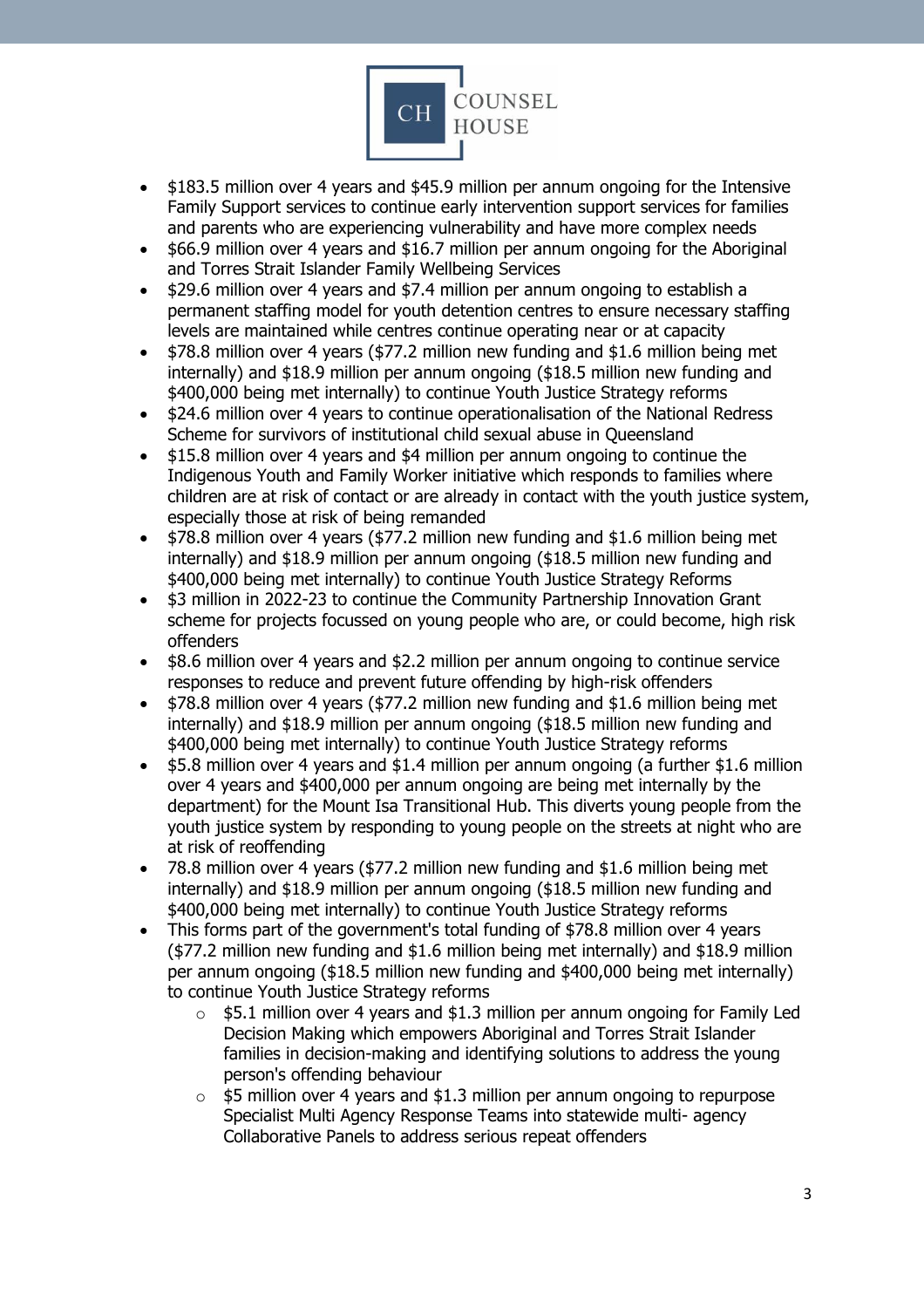

- $\circ$  \$765,000 in 2022-23 to continue to deliver a co-responder model with the Queensland Police Service to deal with or divert high risk young people
- o \$3 million over 4 years and \$790,000 per annum ongoing to establish a permanent Youth Justice Program Management Office. The office will oversee and inform the delivery of youth justice initiatives which is critical for ensuring the robustness of the youth justice investment
- \$1.1 million over 4 years and \$170,000 per annum ongoing to support and engage with the Australian South Sea Islander community
- \$445,000 over 2 years to continue work on development of options for implementation of child safe standards and a reportable conduct scheme for **Queensland** 
	- $\circ$  This forms part of the government's total funding of \$722,000 over 2 years to continue this initiative
- \$400,000 over 4 years from 2022-23 to support implementation and evaluation activities to extend support to young people leaving care. From 2023-24, carers will continue to receive allowances for 19 to 21 year olds remaining at home while young people aged 18 to 21 years leaving non family-based care will be mentored and supported financially by non-government organisations to live independently
- \$363 million over 5 years (\$350 million new funding and \$12.9 million internally met) to respond to the recommendations of the Queensland Women`s Safety and Justice Taskforce in Hear her voice - Report One -Addressing coercive control and domestic and family violence in Queensland including:
	- \$1.9 million over 4 years and \$805,000 per annum ongoing to roll out integrated service system responses and high risk teams in additional locations
	- $\circ$  \$450,000 over 3 years to expand the availability of respectful relationships programs for young people not engaged in formal education

#### <span id="page-3-0"></span>**Communities, Housing and Digital Economy**

- \$125.6 million over 4 years and \$19 million ongoing to strengthen social services in Queensland including:
	- o 74.9 million over 4 years and \$17.1 million per annum ongoing to strengthen social services in Queensland. This includes funding provided towards neighbourhood and community centres and actions responding to the Queensland Parliament Community Support and Services Committee Inquiry into Social Isolation and Loneliness in Queensland
	- $\circ$  \$2.8 million over 4 years and \$1.8 million ongoing is held centrally, providing total services funding of \$77.6 million over 4 years and \$19 million ongoing for this initiative.
- \$50 million over 4 years to support the delivery of Grow 2022-2026, the second action plan of Creative Together 2020-2030: A 10- Year Roadmap for arts, culture and creativity in Queensland
- \$2 million in 2022-23 to support the continued growth of First Nations performing arts initiatives and delivery of digital initiatives that extend programming and audience access across the state
- \$3.6 million over 4 years to accelerate digitisation of print and audio-visual records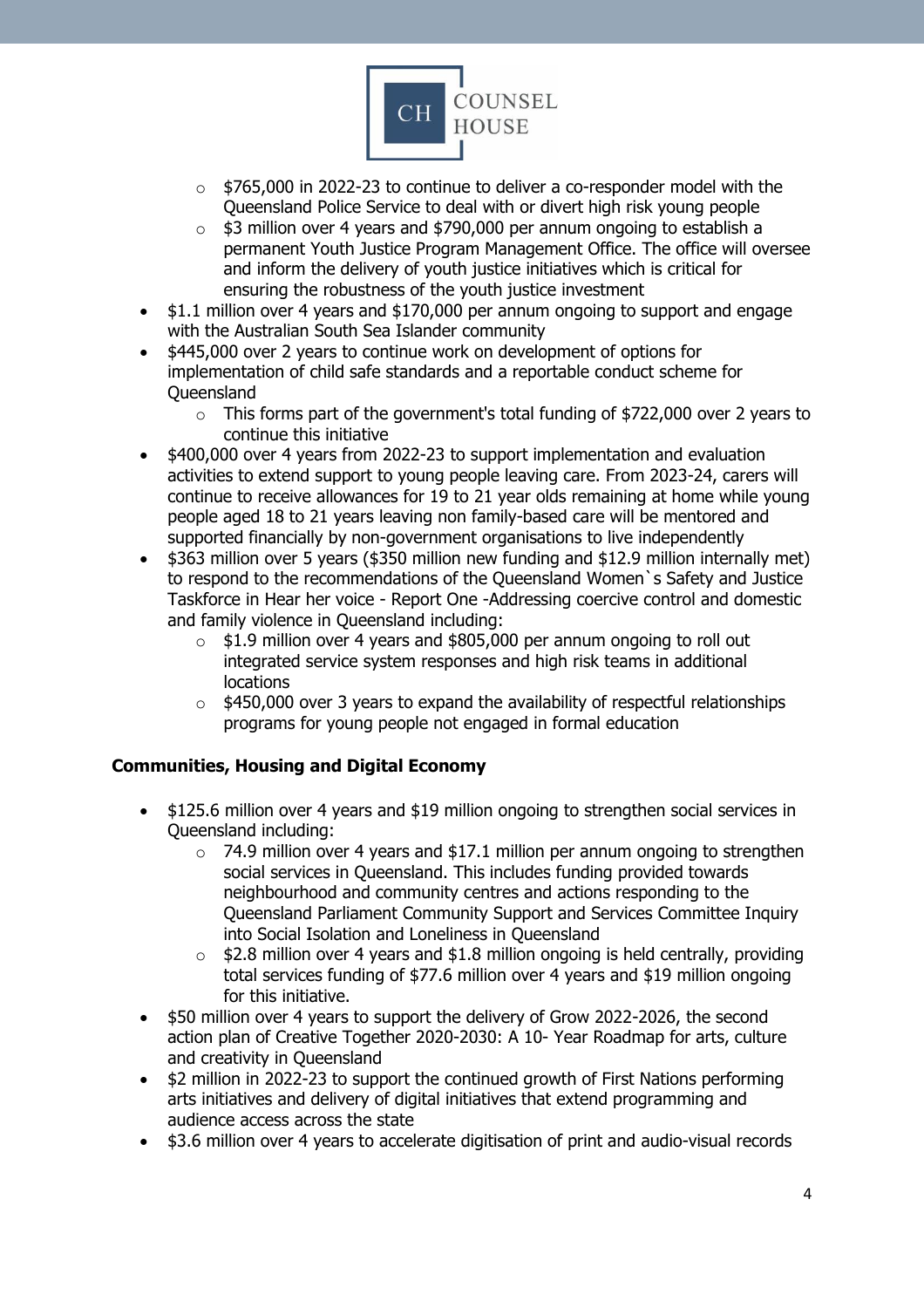

- \$4.4 million over 4 years and \$1.1 million per annum ongoing for implementation and operational maintenance of capital asset renewal works, compliance and safety improvements, and amenity upgrades funded under this measure
- \$3 million over 5 years and \$619,000 per annum ongoing for the operation of 4 neighbourhood and community centres in Manoora, Kallangur, Thursday Island and Yarrabilba
- \$1.6 million over 4 years and \$400,000 per annum ongoing to continue the management and matching of donated goods following a disaster
- \$400,000 in 2022-23 to develop a 10-year strategic plan for the acquisition and storage of the State collection
- \$1.8 million over 4 years and \$594,000 per annum ongoing to continue the School Breakfast Program including in rural and remote communities
- \$587,000 over 4 years to operationalise the National Redress Scheme for survivors of institutional child sexual abuse in Queensland
- \$1.2 million over 4 years and \$503,000 per annum ongoing to roll out integrated service system responses and high-risk teams in additional locations
- \$166,000 over 4 years and \$48,000 per annum ongoing for the operational maintenance of the capital works funded under the capital component of this measure to enhance security measures across the Queensland Cultural Centre
- \$1.4 million to continue quarantine support services and extraordinary non-clinical workforces to support vaccination centres in 2021-22.
- \$12.5 million in 2022-23, held centrally, for essential quarantine/isolation support and enhanced Smart Service Queensland COVID-19 service capacity and capability if required
- \$27 million over 3 years and \$10 million per annum ongoing to deliver new frontline service initiatives that provide housing with support for young people to access and sustain housing and work toward social and economic independence
- \$2.8 million in 2022-23 is being met internally by the department towards youth homelessness initiatives. Total funding for this program is \$29.8 million over 4 years from 2022-23
- \$53.7 million over 4 years for capital asset renewal works, compliance and safety improvements, and amenity upgrades at the Queensland Cultural Centre
- \$48 million over 4 years to strengthen social services in Queensland. The funding will be provided to build new neighbourhood and community centres and redevelop and upgrade existing centres
- \$1.4 million in 2022-23 for the reconfiguration of the Grey and Russell Street intersection, South Brisbane to enhance vehicular access to the Queensland Cultural Precinct
- \$3.5 million over 3 years to enhance security measures across the Queensland Cultural Centre
- \$400,000 in 2022-23 to accelerate digitisation of print and audio-visual records

# <span id="page-4-0"></span>**Education**

• \$263 million over 4 years and \$77 million per annum ongoing to support kindergarten funding reform to reduce out-of-pocket expenses for families, increase disability funding and implement educational needs funding for children in Queensland attending a kindergarten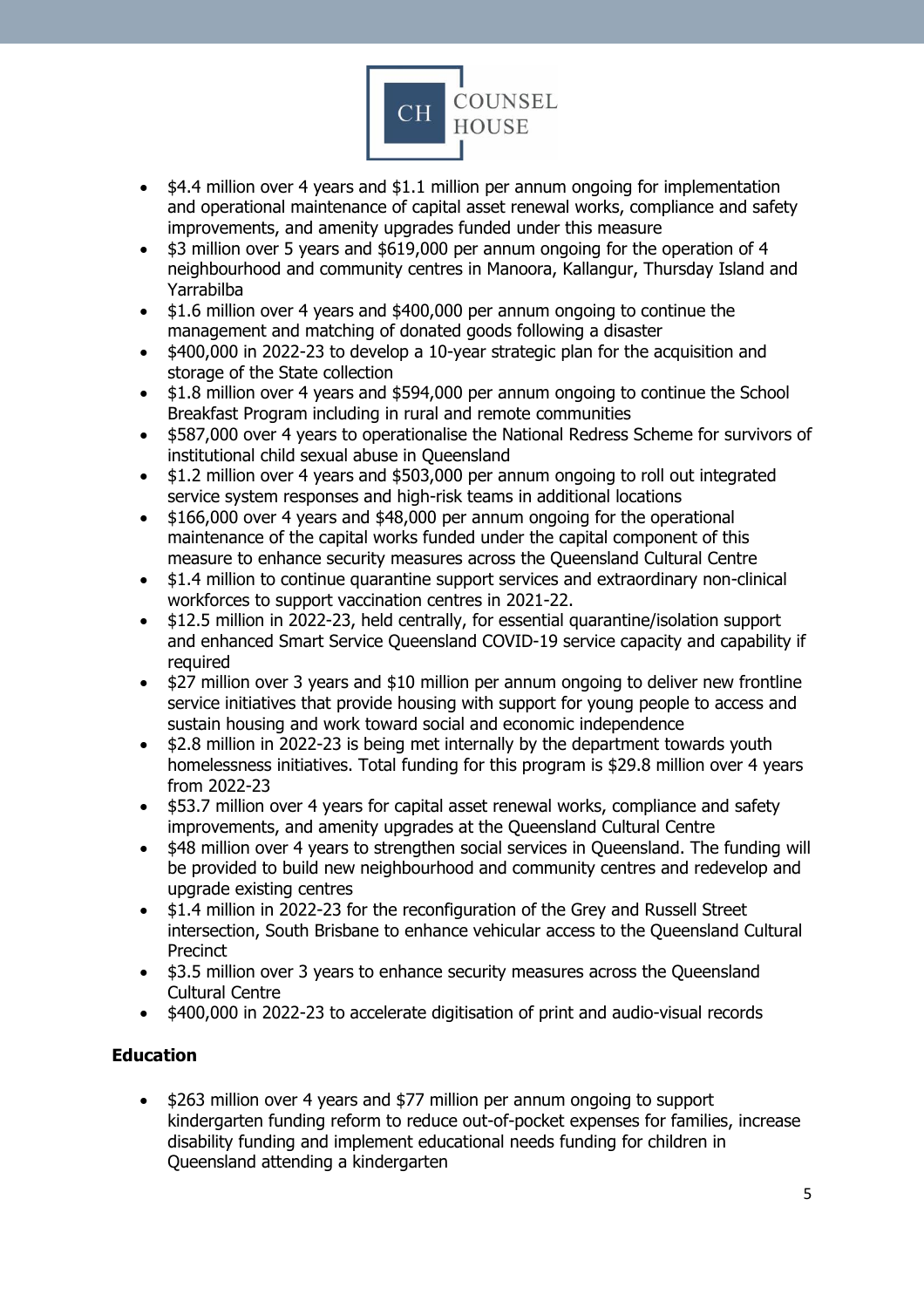

- \$107.9 million over 4 years for the removal of all low density board asbestos containing materials from Department of Education facilities across the state
- \$80.6 million over 3 years to support schools transition to a new resourcing model for students with disability
- \$55.5 million over 4 years and \$14.2 million per annum ongoing for the regulation of early childhood education and care services
- \$13.3 million in 2022-23 to expand the Share the Dignity in Queensland Schools initiative by funding the installation of Dignity Vending Machines to all state schools, outdoor education centres and student residential facilities across the state
- \$18.8 million over 3 years and \$6.4 million per annum ongoing is being met internally by the department to maintain, repair and re-stock the machines
- \$43.3 million over 3 years for critical infrastructure upgrades to replace and enhance infrastructure in existing state schools
- \$50.1 million in 2024-25 and 2025-26, and \$2.5 million per annum ongoing, is being met internally by the department to complete these projects. This brings total funding for the expense component of this initiative to \$93.4 million over 5 years and \$2.5 million per annum ongoing
	- $\circ$  Total funding for the initiative is \$623.8 million over 5 years and \$25.2 million per annum ongoing
- \$27.6 million over 5 years and \$6.5 million per annum ongoing to increase the teacher to student ratio from 1:6 to 1:4 for education staff working in Queensland's 3 youth detention centres
- \$15.5 million over 3 years to support Queensland state schools to embed respectful relationships education
- \$9.5 million over 2 years for the provision of additional infrastructure at existing schools experiencing enrolment growth
- \$20 million over 4 years and \$5 million per annum ongoing to enhance security measures in Queensland state schools
- \$29.2 million over 4 years and \$11.3 million per annum ongoing to support the management of the department's infrastructure portfolio
- \$5.6 million over 4 years to Former Origin Greats Queensland to support the delivery of the Achieving Results Through Indigenous Education Program in state schools
- \$916,000 in 2022-23 to acquire land to continue the delivery of new schools under its Building Future Schools program
- \$2.7 million over 4 years and \$694,000 per annum ongoing to support the operation of the Non-State Schools Accreditation Board
- \$5 million over 2 years to improve School playground and tuckshop facilities in disadvantaged areas throughout Queensland
- \$2 million over 4 years (\$2.5 million over 5 years) for eligible registered employer and employee industrial organisations and their peak bodies to promote modern workplace rights and co-operative industrial relations
- \$16.8 million over 4 years (\$23.4 million over 7 years) for the construction of new schools to open in 2025 at Caboolture West, Caloundra South, Greater Flagstone and Ripley Valley, along with one new school in Bahrs Scrub to open in 2026
- \$1.8 million over 4 years and \$473,000 per annum ongoing for the Non-State Schools Transport Assistance Scheme
- \$6 million over 3 years is being met internally by the department to expand the GPs in Schools pilot program from 20 to 50 schools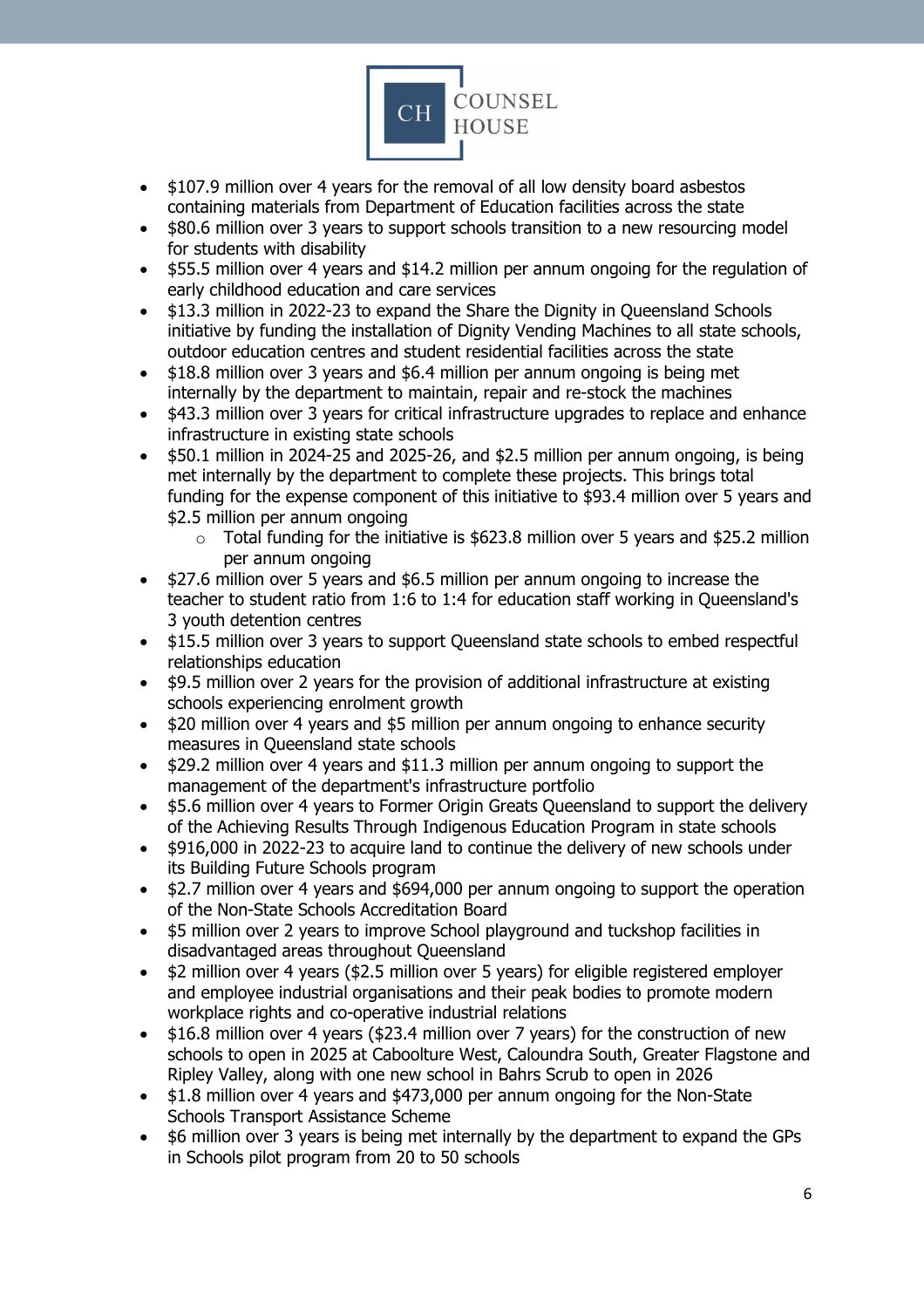

- \$45.5 million over 4 years is being met internally by the department to continue the Youth Engagement Strategy, which includes a range of initiatives aimed at reengaging children and young people who have disconnected from study or work
- \$530.4 million over 5 years and \$22.7 million per annum ongoing for critical infrastructure upgrades to replace and enhance infrastructure in existing state schools. Total funding for the initiative is \$623.8 million over 5 years and \$25.2 million per annum ongoing
- \$109.1 million over 2 years for additional infrastructure at existing schools experiencing enrolment growth. Total funding for this initiative is \$118.6 million over 2 years
- \$54.9 million in 2022-23 to acquire land to continue the delivery of new schools under its Building Future Schools program. Total funding for this initiative is \$55.8 million in 2022-23
- \$262.8 million over 4 years (\$366.1 million over 7 years) for the construction of new schools to open in 2025 at Caboolture West, Caloundra South, Greater Flagstone and Ripley Valley, along with one new school in Bahrs Scrub to open in 2026. Total funding for this initiative is \$389.5 million over 7 years
- \$15 million over 2 years to improve School playground and tuckshop facilities in disadvantaged areas throughout Queensland. Total funding for this initiative is \$20 million over 2 years
- \$600,000 in 2021-22 is being met internally by the department to expand the GPs in Schools pilot program from 20 to 50 schools. Total funding for the expansion is \$6.6 million over 3 years

#### <span id="page-6-0"></span>**Employment, Small Business and Training**

- \$100.6 million over 2 years to support the delivery of Vocational Education and Training (VET) services by Queensland's public training providers
- \$3.3 million over 4 years to support the implementation of several key initiatives included in the QRIDP. This includes the Queensland Future Skills for All program (to assist industry, businesses and individuals seeking to enter, upskill and reskill in autonomous technologies fields) and to develop pathways into higher education courses for those interested in pursuing a career in automation
- \$39.1 million over 4 years and \$12.6 million per annum ongoing to continue to provide small business grants and the mentoring for growth program. These programs will support digital capability and upgrades, strategic business and marketing advice, staff management and future business development and planning
- \$10.1 million over 4 years and \$3.2 million per annum ongoing to establish a permanent Queensland Small Business Commissioner's office. The Queensland Small Business Commissioner provides information and advocacy support to small businesses and assist in resolving commercial tenancy disputes
- \$400 million in 2021-22, with funding also held centrally, for the 2021 COVID-19 Business Support Grants program, to help support small businesses with the impacts of COVID-19 in Queensland. This formed from the announced funding of \$600 million in 2021-22 for the Business Support Package. This program has now closed
- \$20 million in 2021-22 to assist small and medium businesses and not-for-profit organisations that are identified as a site of potential COVID-19 transmission by Queensland Health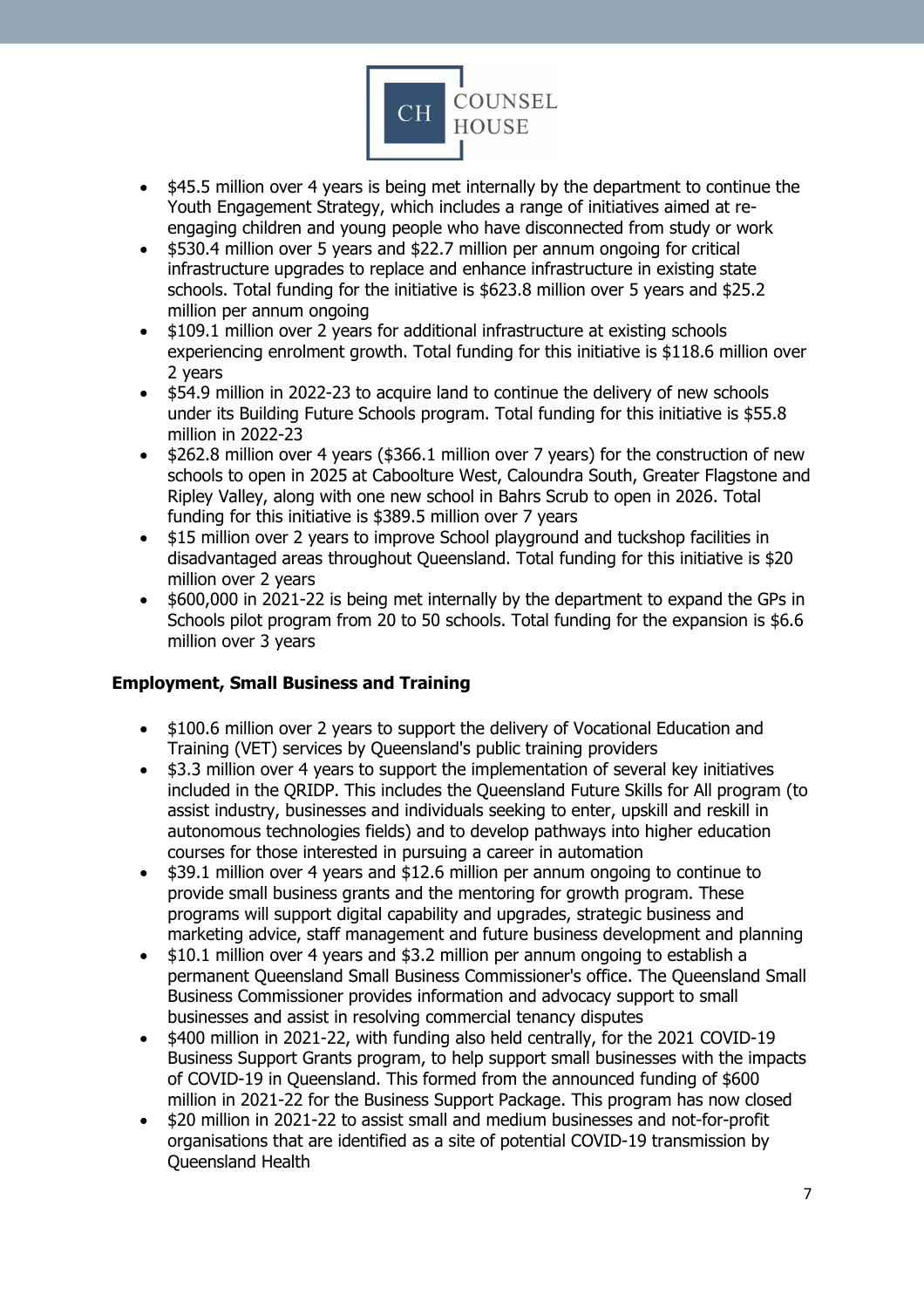

• \$7.8 million, held centrally, to attract skilled, qualified tradespeople from interstate (except New South Wales) to Queensland to work on flood recovery

### <span id="page-7-0"></span>**Energy and Public Works**

- \$14.5 million over 2 years to coordinate the demolition of the stadium infrastructure and site restoration at the Willow Sports Field (formerly 1300 Smiles Sports Stadium)
- \$20 million over 2 years to extend the Household Resilience Program to Phase 3
- \$10 million over 2 years for a Queensland Microgrid Pilot Fund, with the intention of boosting resilience of regional communities to extreme weather conditions
- \$1.6 million in 2022-23 to undertake a business case and master planning for redevelopment of the Old Museum Building
- \$400,000 per annum ongoing to enhance the Department of Energy and Public Works' existing procurement prequalification system for building projects
- \$1.3 million in 2022-23 for the continuation of the Safer Buildings Taskforce
- \$2.2 million over 2 years from 2022-23 and a further \$2.3 million over 2 years from 2024-25 held centrally to manage and deliver the increased program of work
- \$15 million in 2022-23 to farmers and irrigators through fixed charges for electricity accounts that are used to pump water for farm or irrigation purposes during periods of drought. The total assistance provided can vary depending on the shires that are drought declared and the number of eligible customers
- \$79.6 million over 4 years from 2022-23 to support drought affected communities across the State (and \$150 million over 3 years from 2022-23 for drought preparedness and emergency drought assistance loans) through the Drought Assistance and Reform Package
- \$222.2 million over 2 years from 2022-23 and a further \$292.5 million over 2 years from 2024-25 held centrally to deliver critical new housing and upgrades to existing houses for frontline staff such as police, health workers and teachers in remote locations to ensure the portfolio is secure and of an appropriate standard for employees
- \$40 million in 2021-22 for the first stage project commencement of the Northern Queensland Renewable Energy Zone to Powerlink
- \$13 million in 2021-22 for the proposed Borumba Pumped Hydro Energy Storage facility. The government is also providing additional funding of \$35 million in 2022-23 for feasibility works on pumped hydro energy opportunities with funding to be held centrally
- \$48.6 million in 2021-22, previously held centrally, to fund the balance of the Thomas Dixon Centre redevelopment. This forms part of the Queensland Government's overall capital contribution of \$99.2 million to redevelop the centre, inclusive of \$2.8 million centrally held funds for fit out contingency

# <span id="page-7-1"></span>**Environment and Science**

• \$964.2 million over 5 years as part of the 10 year \$2.1 billion Waste Package. Funding will support councils and industry to invest in infrastructure and will deliver programs to reduce waste, meet resource recovery targets, create jobs, and reduce impacts on households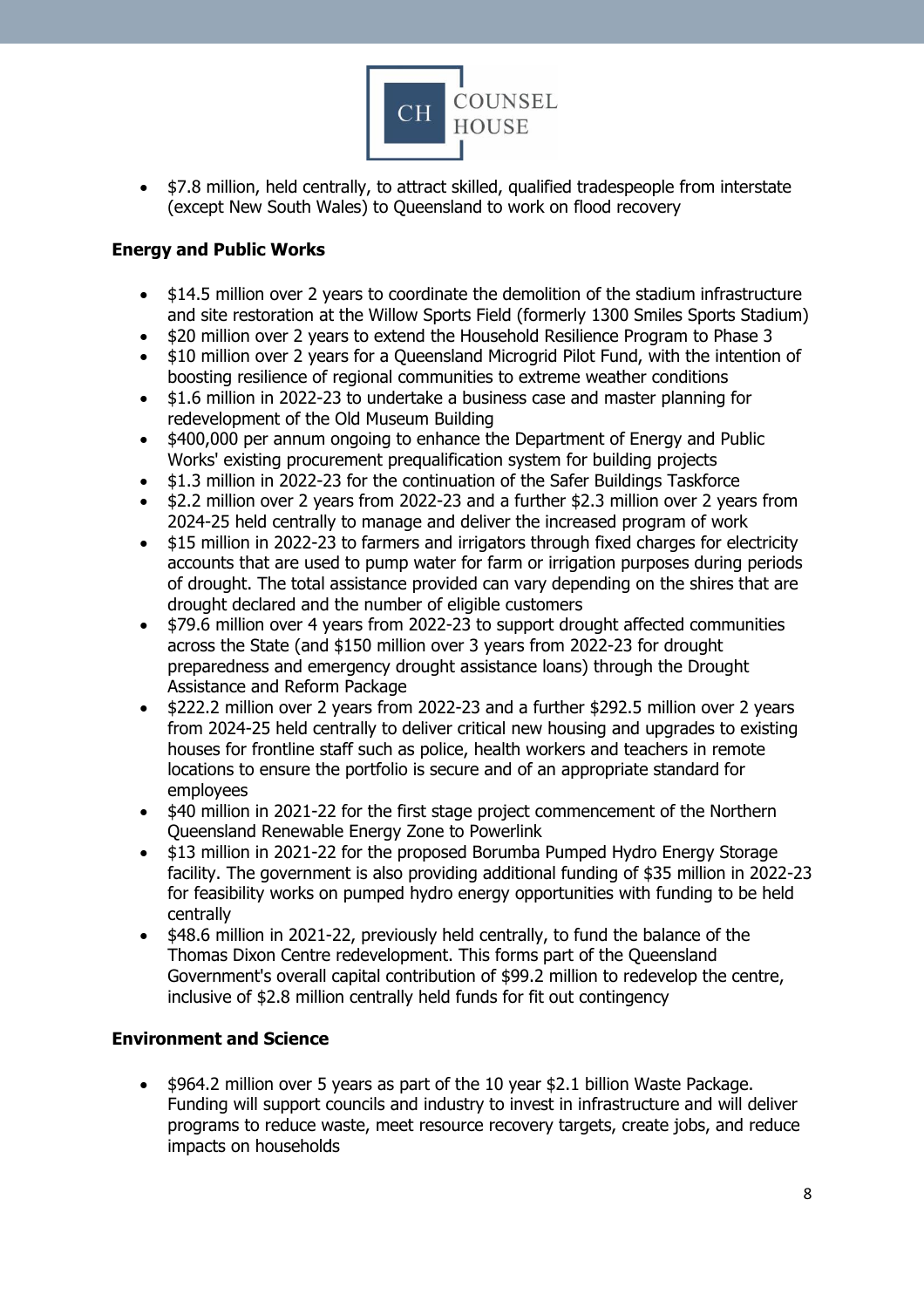

- \$32.6 million over 4 years and \$4.8 million per annum ongoing to develop climate science capability that supports climate action program policy, planning and management, including emissions analysis, modelling and projections
- \$24.6 million over 4 years and \$1 million per annum ongoing to extend and accelerate implementation of the South East Queensland Koala Conservation Strategy 2020-2025 and increase the commitment to the South East Queensland Wildlife Hospital Network enabling the rescue, treatment, care and rehabilitation of sick, injured and orphaned koalas
- \$18.5 million over 4 years and \$1.2 million per annum ongoing for the continuation of the Cape York Peninsula Tenure Resolution Program, including support for the transfer of land to First Nations people, enhancing joint management arrangements on Cape York Peninsula Aboriginal land and management of Springvale Station Nature Refuge
- \$14.7 million over 4 years and \$1 million per annum ongoing to enhance Queensland's protection and recovery of threatened species by implementing the Threatened Species Program, focusing on the assessment, protection and recovery of species most at risk of extinction
- \$12.5 million over 4 years and \$3.1 million ongoing, for the continuation of the Protected Area Strategy 2020-2030, including support for managing land acquisitions across the protected area estate
- \$6.9 million over 4 years and \$1.8 million per annum ongoing to continue the Land Restoration Fund Project Management Office to expand carbon farming in the state by supporting land-sector carbon projects that deliver additional environmental, social, economic and First Nations people outcomes
- \$6 million over 4 years and \$1.5 million per annum ongoing to continue the Community Sustainability Action Grant program to provide community, environmental and heritage grants in Queensland
- \$3.5 million over 5 years to build capacity and skills in the environmental regulator to assess decarbonisation plans and provide additional guidance to applicants
- \$12 million over 4 years (\$18 million over 6 years) for control of yellow crazy ants, held centrally, until matching funding by the Australian Government has been documented. This funding will be directed to the Wet Tropics Management Authority to support local eradication of yellow crazy ants in the Wet Tropics World Heritage Area and adjacent areas
- \$2.9 million over 5 years and \$628,000 per annum ongoing, held centrally, to support critical infrastructure upgrades and maintenance costs associated with the increase of the protected estate
- \$20 million in 2024-25 for the acquisition of land under the Cape York Peninsula Tenure Resolution Program, supporting joint management with First Nations peoples
- \$16.9 million over 5 years (\$17 million over 6 years), held centrally, to acquire property of high conservation value and undertake infrastructure upgrades associated with the increase of the protected estate
- \$250 million over 4 years, held centrally, for the continuation of the Protected Area Strategy 2020-2030, including support for land acquisitions and capital works to increase the protected area estate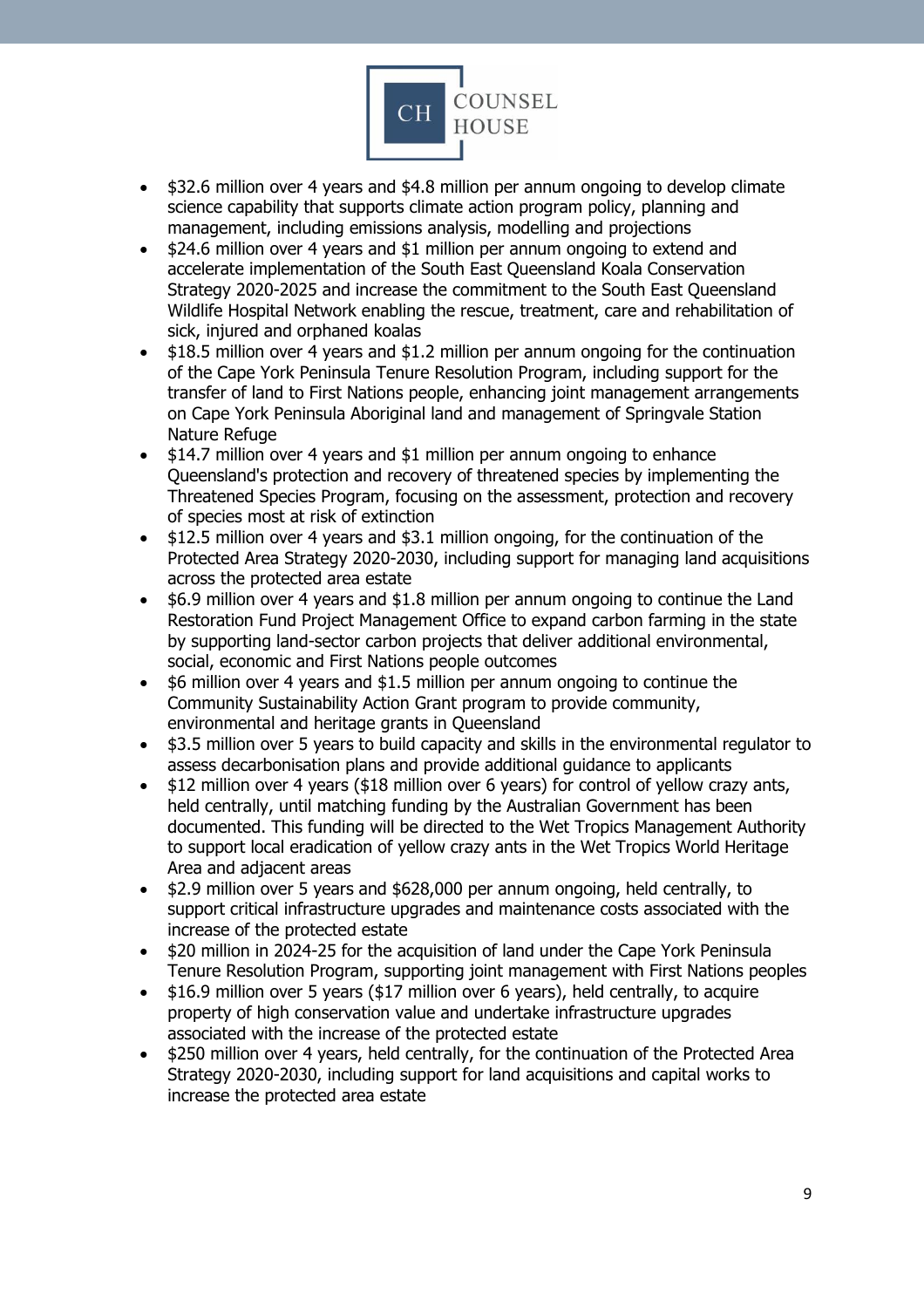

## <span id="page-9-0"></span>**Justice and Attorney-General**

- \$94.3 million over 5 years and \$7.2 million annually ongoing, to digitise Queensland Courts and the Queensland Civil and Administrative Tribunal, and to support infrastructure works to ensure the efficiency and sustainability of Queensland's courthouses. \$71 million from 2024-25 to 2026-27 to be held centrally and \$7 million per annum ongoing to be held centrally
- \$76.8 million over 4 years and \$21.2 million per annum ongoing to provide an increase in fees paid for legal work undertaken by preferred supplier legal firms, barristers and specialists and meet the rising demand for core services in criminal law, child protection and domestic and family violence matters
- \$50.2 million over 4 years and \$12.6 million per annum to continue the family support and child protection reforms through the Supporting Families, Changing Futures program. The majority of the initiatives provide direct frontline services to at risk children and families
- \$470.4 million over 4 years (\$464.5 million new funding and \$6.0 million being met internally) and \$104.7 million per annum ongoing for continuation of Supporting Families, Changing Futures initiatives
- \$57.8 million over 4 years and \$15.8 million per annum ongoing to improve safety for victims of domestic and family violence including coercive control when attending courts
- \$25.5 million over 4 years and \$4.4 million ongoing to establish and resource a statewide network of perpetrator intervention programs including specifically tailored programs to meet the needs of Aboriginal and Torres Strait Islander peoples
- \$21.6 million over 4 years and \$7.2 million per annum ongoing to roll out integrated service system responses and High Risk Teams in additional locations
- \$363 million over 5 years (\$350 million new funding and \$12.9 million internally met) to respond to the recommendations of the Queensland Women's Safety and Justice Taskforce in Hear her voice - Report One - Addressing coercive control and domestic and family violence in Queensland including:
	- o \$21.3 million over 4 years and \$6.2 million per annum ongoing to Legal Aid Queensland to support the continued enhancement and roll out of specialist domestic and family courts
	- $\circ$  \$28.6 million over 4 years and \$10 million per annum ongoing to continue to enhance and roll out specialist domestic and family violence courts
	- $\circ$  \$16.3 million over 4 years and \$348,000 per annum ongoing to raise awareness and understanding in the community and develop and implement a comprehensive and integrated plan for the primary prevention of violence against women in Queensland. This includes working with First Nations peoples, people from culturally and linguistically diverse backgrounds, people with disability, and LGBTIQA+ people to develop resources about coercive control and changes to the law
	- o \$9.3 million over 4 years and \$2.3 million per annum ongoing for co-design of a whole-of-government and community strategy to address over representation of First Nations peoples in the criminal justice system and to establish the Office of Chief First Nations Justice Office
	- o \$7.7 million over 4 years and \$918,000 per annum ongoing to enhance agencies data collection and reporting capabilities to enable the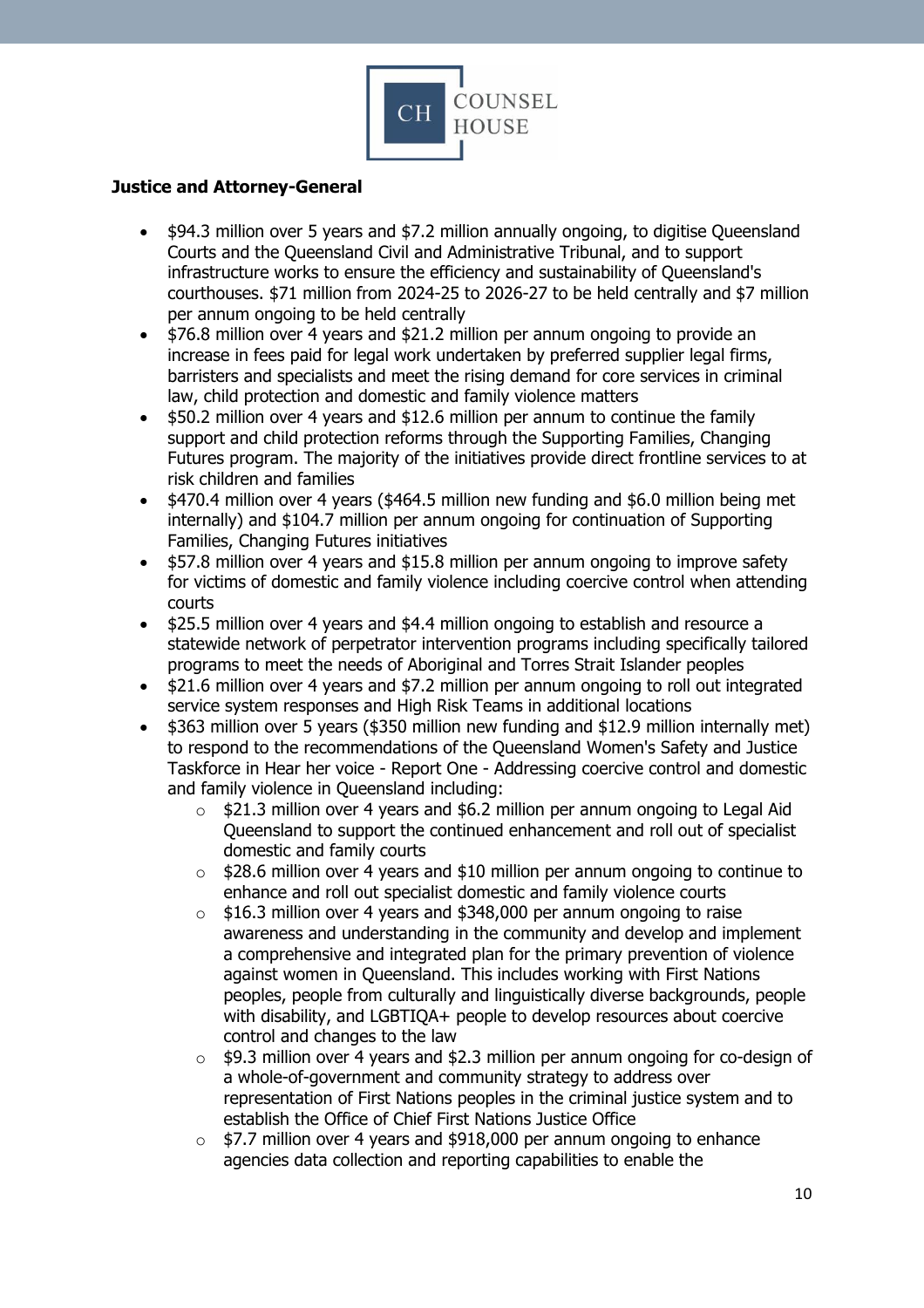

implementation of the whole-of-government monitoring and evaluation framework

- $\circ$  \$3.3 million over 3 years to enhance the Domestic and Family Violence Death Review process in Queensland
- o \$4 million over 4 years and \$933,000 per annum ongoing to establish and resource an independent and integrated peak industry body for all specialist domestic and family violence services including shelters and perpetrator intervention services
- $\circ$  \$2.1 million over 2 years to immediately progress amendments to the Criminal Code, Domestic and Family Violence Protection Act 2012, Evidence Act 1977 and Penalties and Sentences Act 1992
- $\circ$  \$2.4 million over 4 years for other legislative reform activities including introducing a new statutory code of conduct for private investigators, an independent review of the defences and excuses in the Criminal Code and to review and investigate the operation of the Dangerous Prisoners (Sexual Offenders) Act 2003
- o \$2 million over 3 years to develop and implement a whole-of-government monitoring and evaluation framework
- o \$7 million over 4 years for independent evaluation of key initiatives to support continuous improvement and to ensure investment is targeted in areas having the greatest impact
- o \$1.2 million over 2 years to develop a 5- year whole-of-government domestic and family violence service system strategic investment plan encompassing services and supports delivered and funded by Queensland Government agencies
- o \$2.4 million over 2 years to develop and execute a 4-phase implementation plan to support delivery of the response including for the package of legislative reforms against coercive control. Total funding for this initiative is \$4.7 million over 2 years, with \$2.3 million over 2 years being internally met by the department
- $\circ$  \$1.2 million over 3 years to maintain and expand Queensland's Domestic and Family Violence Homicide and Suicide Data Set and establish an implementation monitoring framework
- $\circ$  \$250,000 in 2022-23 to develop and implement ongoing training for court staff about the nature and impacts of domestic and family violence
- \$7.5 million over 4 years and \$1.1 million per annum ongoing to strengthen casino and gaming regulation to control integrity, probity and harm risks, including the delivery of population risk monitoring, targeted harm minimisation initiatives and enhanced Gambling Help services
- \$4.9 million over 3 years from 2021-22 for the oversight and enforcement of new measures to prohibit claim farming of personal injury claims and deter undesirable billing practices by lawyers in speculative personal injury claims. Funding from 2024- 25 is centrally held and will be released upon meeting project milestones
- \$11.9 million over 4 years to continue frontline specialist support to women in contact with the criminal justice system and custodial systems, addressing the specific and complex needs of women to reduce their risk of entering or returning to prison including:
	- $\circ$  \$11.3 million over 4 years to continue the Women in Custody program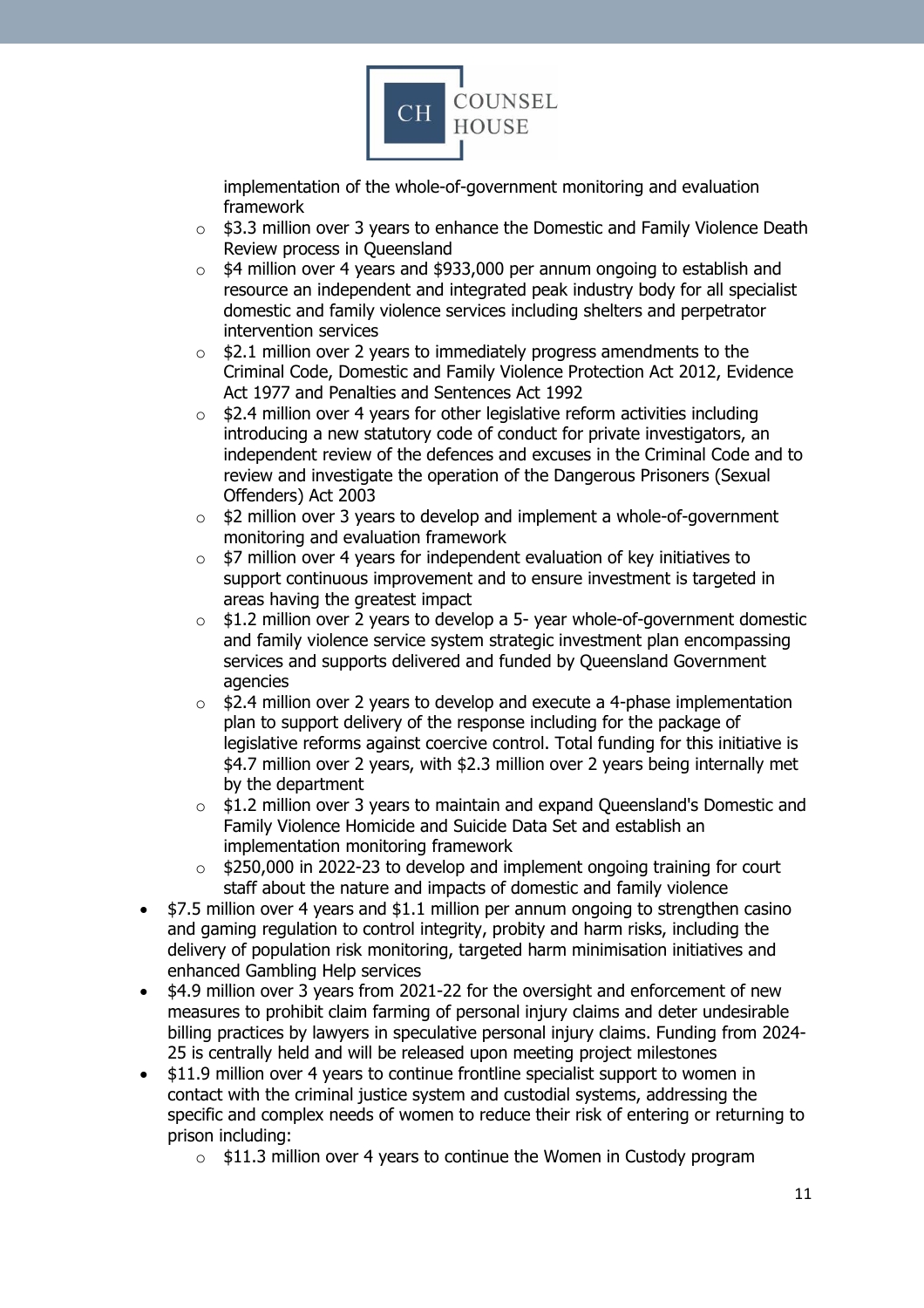

- \$5 million over 4 years and \$764,000 per annum ongoing to enable increased capacity of frontline services in complaints and enquiries, in particular, COVID-19 matters
- \$11.3 million over 4 years to continue priority actions to respond to young people who have experienced sexual violence or child sexual abuse including:
	- $\circ$  \$11 million over 4 years to support youth sexual violence and abuse placebased prevention trials and enhanced outsourced service delivery
- \$3.5 million over 3 years to substantially deliver on the Safe Children and Strong Communities Strategy and Action Plan and to also engage a dedicated team in 2022- 23 to address complex eligibility assessment backlogs
- \$5.1 million over 2 years for the establishment and operation of the Commission of Inquiry into aspects of the Crime and Corruption Commission
- \$2.5 million over 2 years to support the Queensland Family and Child Commission in its statutory functions and respond to emergent government priorities
- \$5 million over 4 years and \$1.3 million per annum ongoing to assist with the sustained workload increases in matters referred for prosecution in the Office of the Director of Public Prosecution's northern chambers of Cairns, Townsville and Rockhampton
- \$3.7 million over 4 years and \$958,000 per annum ongoing to continue the Family Pathways Model. This is a 2-stage, early intervention program to address adolescent to parent violence, increase attachment between mothers and sons and reduce the risk of young people perpetrating domestic violence as adults
- \$3.2 million over 3 years for the Queensland Law Reform Commission to review the objection process for mining leases
- \$2.5 million over 3 years to progress amendments to the Building Units and Group Titles Act 1980 and the Mixed Use Development Act 1993 to improve protections for vulnerable residents of complex developments
- \$1.9 million over 5 years and \$508,000 per annum ongoing for the Queensland Human Rights Commission to address increased demand
- \$578,000 over 2 years to further develop responses for the needs of women with a disability and their children experiencing domestic and family violence
- \$246.8 million over 5 years and \$27.4 million per annum ongoing to deliver an efficient and effective justice system underpinned by contemporary technology and safe, accessible and functional infrastructure including:
	- o \$852,000 over 5 years and \$144,000 per annum ongoing to replace the current Beaudesert courthouse
- \$636,000 over 4 years and \$165,000 per annum ongoing to ensure critical structural supports are in place within the coronial system and to mitigate risk associated with the delivery of frontline services
- \$277,000 over 2 years to continue work on development of options for implementation of Child Safe Standards and a Reportable Conduct Scheme for Queensland
- \$789,000 over 2 years for legal assistance services to provide community legal education and support for applicants under the Meriba Omasker Kaziw Kazipa (Torres Strait Islander Child Rearing Practices) Act 2020. The department is internally funding \$143,000 in 2022-23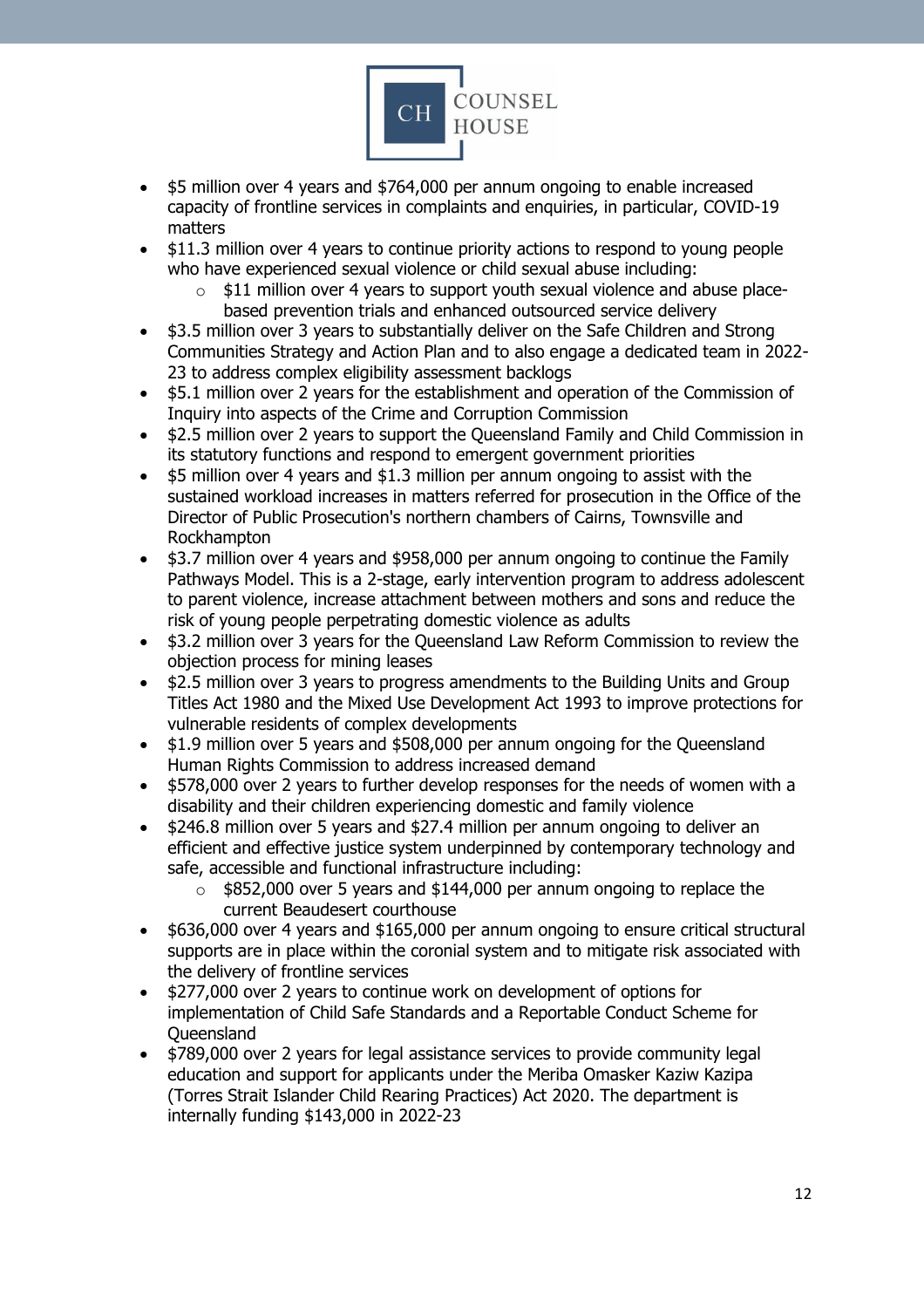

- \$6 million over 2 years with funds to be held centrally, to establish a Criminal Justice Innovation Office to provide expert advice on systemic issues, lead evidence-based policy making and advise government on system priorities
- \$3 million over 4 years, held centrally, for Aboriginal and Torres Strait Islander domestic and family violence responses
- \$3.3 million over 4 years and \$936,000 per annum ongoing, held centrally, to establish a suitably qualified independent implementation supervisor and secretariat
- \$514,000 to review and update the Domestic Violence and Family Prevention Act 2021 Benchbook for the Magistrates Court. Total funding for this program is \$2.2 million over 4 years, with \$1.7 million over 4 years and \$540,000 per annum ongoing being internally met by the department
- \$16.6 million over 4 years, held centrally, to trial and evaluate mobile co-responder models involving joint responses between Queensland Police Service and specialist domestic and family violence services
- \$59.2 million over 5 years and \$13.1 million per annum ongoing to deliver infrastructure works to ensure the efficiency, safety and sustainability of Queensland's courthouses. This forms part of the government's total funding package of \$246.8 million over 5 years and \$27.4 million per annum ongoing to deliver an efficient and effective justice system underpinned by contemporary technology and safe, accessible and functional infrastructure
- \$49.1 million over 4 years to undertake enhancements to Queensland Courthouses at Toowoomba, Cairns, Brisbane, Rockhampton, Maroochydore, Caboolture, Mackay and Ipswich, to improve safety for victims of domestic and family violence including coercive control when attending courts
- \$21.4 million over 4 years to replace the current Beaudesert courthouse. This forms part of the government's total funding package of \$246.8 million over 5 years and \$27.4 million per annum ongoing to deliver an efficient and effective justice system underpinned by contemporary technology and safe, accessible and functional infrastructure
- \$155,000 in 2022-23 for the Queensland Law Reform Commission review of the objection process for mining leases. This forms part of the government's commitment to a \$68.5 million package over 5 years to support implementation of the final QRIDP across government
- \$113,000 in 2022-23 to accommodate staff to support the co-design of a whole-ofgovernment and communication strategy to address
- over representation of First Nations peoples in the criminal justice system and to establish the Office of Chief First Nations Justice Officer
- \$105,000 in 2022-23 for the oversight and enforcement of new measures to prohibit claim farming of personal injury claims and deter undesirable billing practices by lawyers in speculative personal injury claims
- \$333,000 in 2021-22 for the establishment and operation of the Commission of Inquiry relating to the Crime and Corruption Commission
- \$406,000 in 2022-23 to accommodate staff to immediately progress amendments to the Criminal Code, Domestic and Family Violence Protection Act 2012, Evidence Act 1977 and Penalties and Sentences Act 1992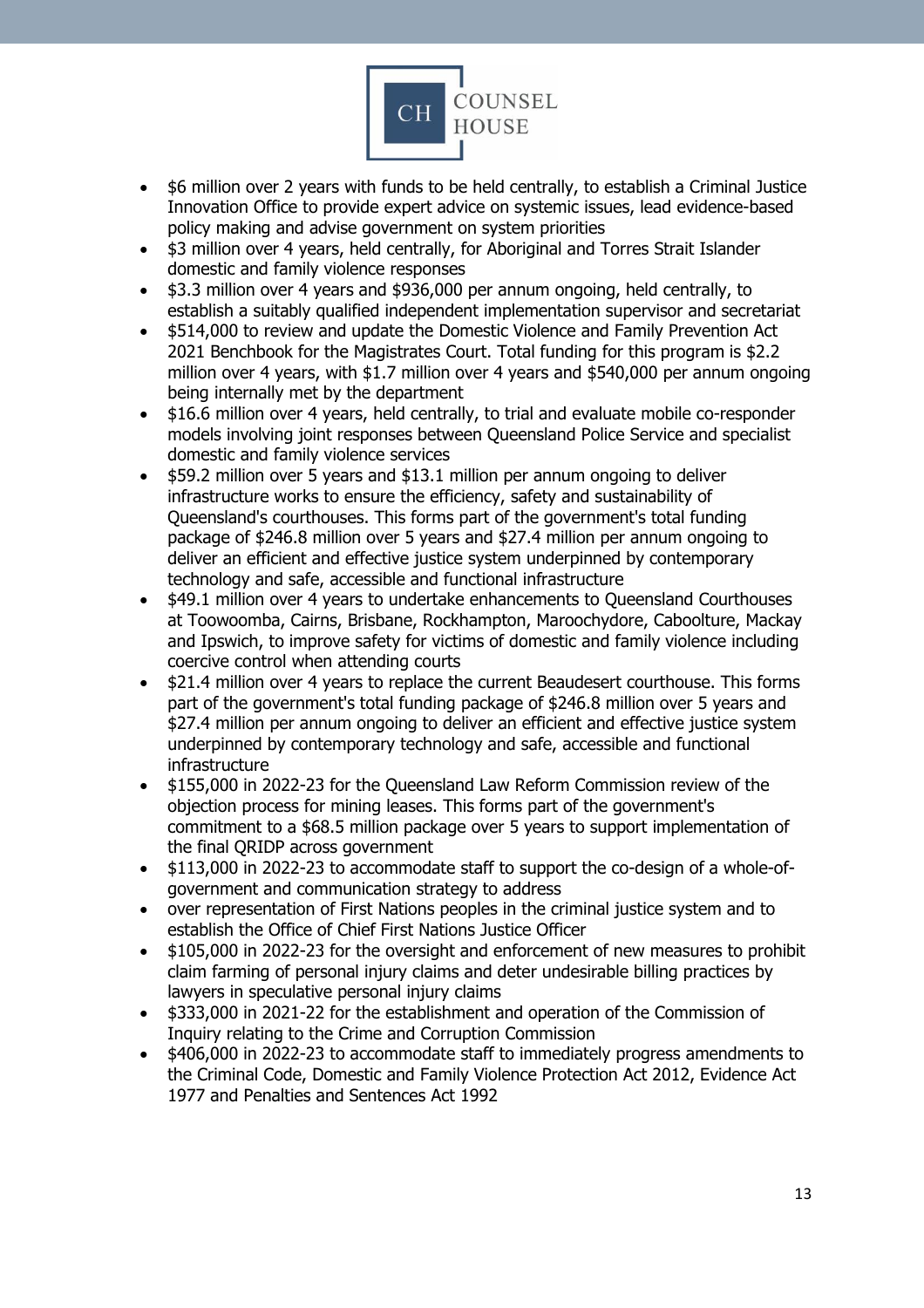

#### <span id="page-13-0"></span>**Regional Development, Manufacturing and Water**

- \$40 million over 2 years to continue the Made in Queensland program. This increase brings the total funding to \$101.5 million over 7 years from 2017-18 to support the manufacturing sector to become more internationally competitive, increase productivity and adopt new processes and technologies
- \$27.8 million over 4 years to continue Cloncurry Pipeline CSO payments to subsidise water supplied to Cloncurry Shire Council via the North West Queensland Water Pipeline
- \$21.3 million over 4 years (\$24.5 million over 5 years) to upgrade and maintain 19 recreation areas owned and operated by Sunwater across regional Queensland
- \$9.3 million over 2 years to assist with delivery of stage 2 of the RWF program. RWF is a multi-year program aimed at transforming delivery of sustainable water management
- \$10 million over 2 years to continue the Manufacturing Hubs Grant Program. This brings the total funding to \$28.5 million to assist eligible businesses in the Cairns, Gladstone, Gold Coast, Mackay, Rockhampton and Townsville regions. These grants are aimed at manufacturers to become more productive and create jobs of the future
- \$17.7 million over 4 years and \$4.5 million per annum ongoing to permanently establish the Manufacturing Hub Program. Manufacturing hubs provide a place for local manufacturing businesses to receive expert advice and support to transition to advanced manufacturing
- \$7.1 million over 4 years to increase the capacity for water modelling technical assessments and provide critical information on water availability
- \$8 million over 4 years and \$2 million per annum ongoing to continue the Queensland Water Regional Alliance Program. This program is an industry-led initiative aimed at improving water and sewerage services in Queensland through regional collaboration
- \$5.5 million over 4 years to develop a strategic water infrastructure plan to inform optimal decisions around investment and the forward program
- \$4.9 million over 4 years to develop and implement a modern, fit for purpose compliance system to provide optimal oversight of Queensland rural water use
- \$3.4 million over 4 years to address recommendations from the Queensland Audit Office report into dam safety regulation
- \$300,000 in 2022-23 to support the State Council of River Trusts Queensland
- \$500,000 over 2 years to support the development of a battery manufacturing industry in Queensland
- \$107.5 million over 2 years, held centrally, and subject to a business case and matching Australian Government funding to complete stage one of the Cairns Water Security Program
- \$25.6 million, held centrally and subject to a business case and matching Australian Government funding for contribution towards the development of Flinders Shire Council's Hughenden Water Bank project, consisting of a 7,000 megalitre off-stream water storage and distribution system to support development and expansion of irrigated agriculture and industry development at Hughenden
- \$26 million, held centrally and subject to an assessment, and contribution from the Australian Government for a 13 kilometre raw water pipeline and pumping station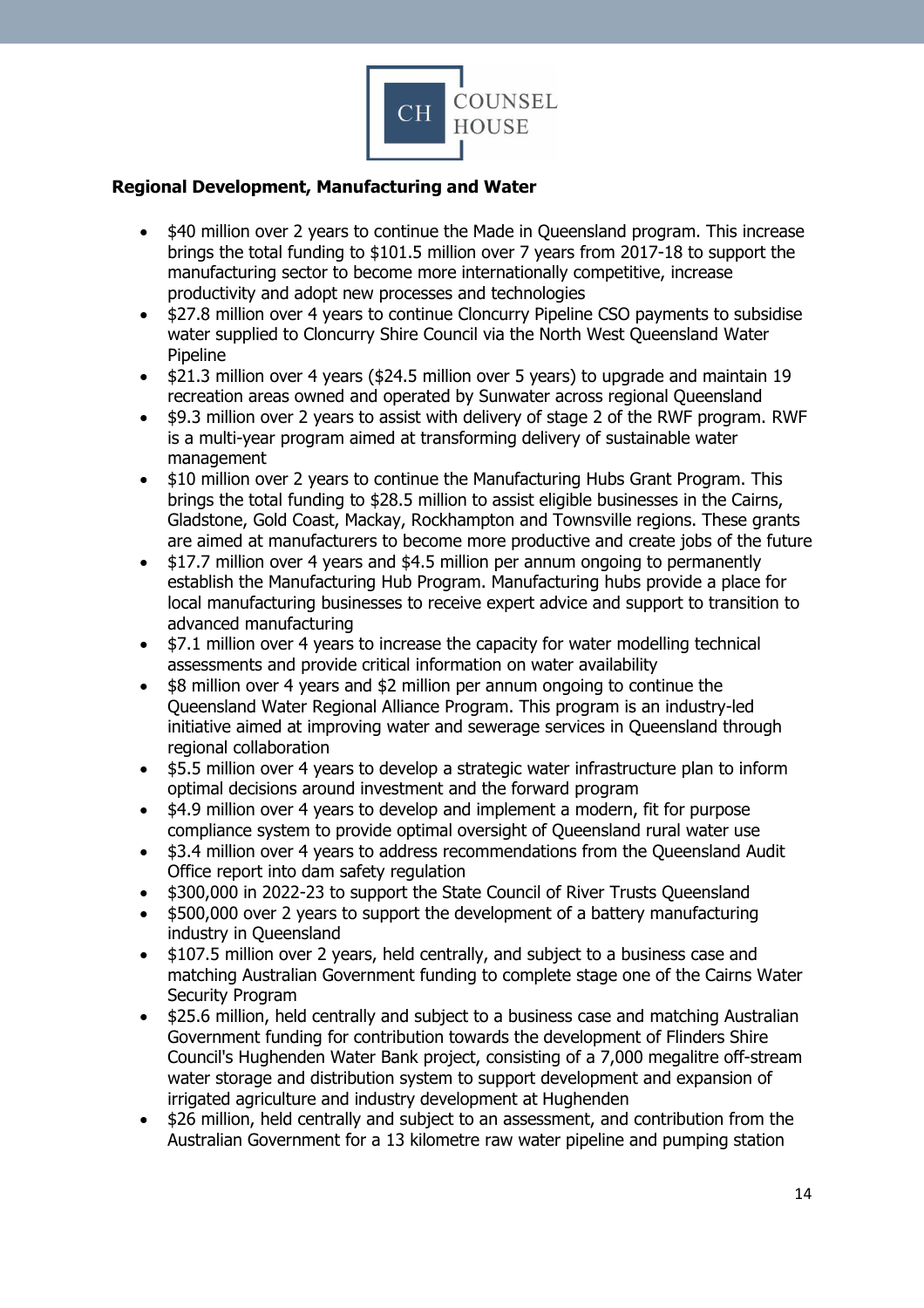

connecting the Lansdown Eco-Industrial Precinct to the Haughton Pipeline, and a water reservoir within the precinct capable of holding 12 days of raw water storage

- \$40.4 million over 3 years, held centrally and subject to a business case for construction of a drinking water pipeline from Gracemere to Mt Morgan and necessary water infrastructure upgrades in Gracemere
- \$1.5 million in 2022-23 through the waiver of fees associated with an annual water licence invoice and applications for stock or domestic water licences. The waiver is available to primary producers in drought declared areas and those who have an individually droughted property

#### <span id="page-14-0"></span>**Resources**

- \$34.8 million over 4 years (\$39.8 million over 5 years) to support the implementation of several key initiatives included in the QRIDP including:
	- $\circ$  \$17.5 million for the Collaborative Exploration Initiative, \$10 million for the delivery of airborne and ground based geophysical surveys
	- o \$5 million for research to better define Queensland's new economy minerals potential
	- o \$5.7 million for the Resources Centre of Excellence Future Industries Delivery Hub in Mackay
	- $\circ$  \$1.6 million for regulatory system improvements
	- $\circ$  \$5 million is being met internally by the department to support the development of a Prospect and Program Strategy
- \$40 million over 4 years and \$10 million per annum ongoing to continue the Natural Resources Recovery Program to increase the resilience of Queensland's landscapes leading to sustained economic outcomes
- \$11.7 million over 2 years to continue the Abandoned Mines Sites Care and Maintenance, Risk Mitigation and Remediation Program at the former underground coal gasification sites at Hopeland (Linc Energy) and Bloodwood Creek (Carbon Energy) to plug and abandon all wells
- \$3.2 million in 2022-23 through rent rebates for drought declared areas

#### <span id="page-14-1"></span>**Seniors, Disability Services and Aboriginal and Torres Strait Islander Partnerships**

- \$242,000 over 2 years to continue a youth sexual violence and abuse place-based prevention trial in Yarrabah
- \$385 million in 2022-23 to provide Queensland households with a Cost of Living Rebate of \$175. This Cost of Living Rebate will be the sixth rebate provided through electricity bills since 2017-18 and will be credited on customers' bills from September 2022
- \$12.2 million over 4 years and \$2.8 million ongoing to support Seniors in Queensland, including to expand elder abuse services provided under the Seniors Legal and Support Services (SLASS) program to ensure Queenslanders will have equitable access to these important services. Services will be extended to Logan, Beaudesert, Ipswich and Moreton Bay North areas, and will deliver outreach services to the Outback and the Torres and Cape region, where no service is currently available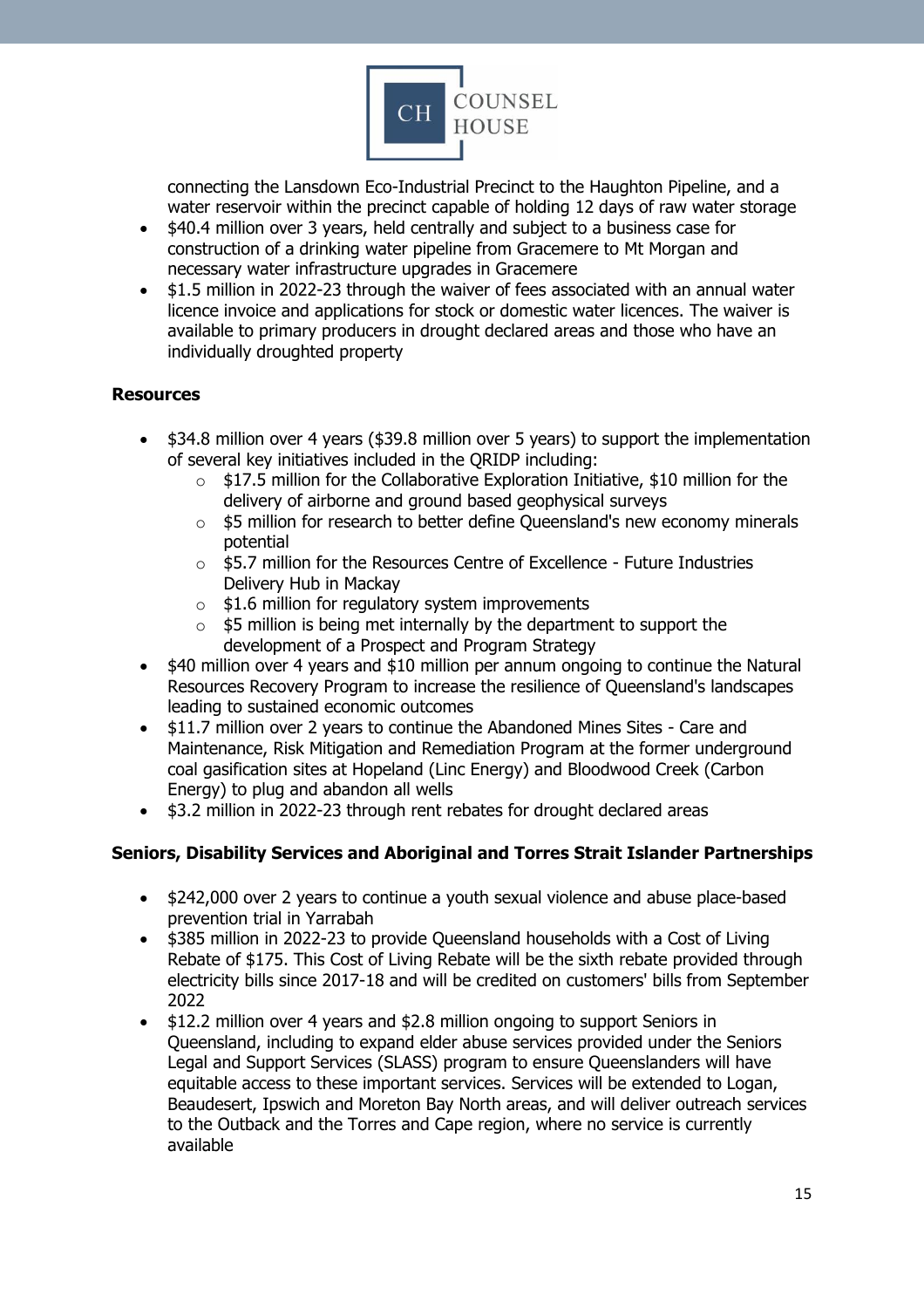

- $\circ$  Funding of \$100,000 is being met internally by the department and has been reallocated to future years. Total funding for this program is \$12.3 million over 4 years.
- \$15.5 million over 4 years and \$4.4 million ongoing for addressing land administration requirements and strategic land and Infrastructure program planning initiatives in remote Aboriginal and Torres Strait Islander communities including enabling homeownership opportunities. Funding of \$1.2 million is being met internally by the department and has been reallocated to future years. Total funding for this program is \$16.7 million over 4 years
- \$1.6 million over 2 years for the NDIS Workers Screening program ensuring workers providing services to people with a disability in Queensland meet strict eligibility criteria to be able to maintain high standards of care
- \$3.1 million over 4 years to implement initiatives agreed under the National Agreement on Closing the Gap and improve life outcomes of Aboriginal and Torres Strait Islanders Queenslanders
- \$2.4 million over 4 years from 2021-22 to 2024-25 for the Queensland Aboriginal and Torres Strait Islander Coalition to undertake research and consultation and provide expert and strategic advice to ensure co-design of strategies and actions, to implement the Closing the Gap National Agreement's key priorities and targets
- \$667,000 over 4 years to continue operationalisation of the National Redress Scheme for survivors of institutional child sexual abuse in Queensland
- \$1.2 million over 4 years and \$501,000 per annum ongoing to roll out integrated service system responses and high risk teams in additional locations
- \$1.5 million is being met internally by the department and has been reallocated to 2022-23 to provide grants to support local communities with their Alcohol Management Plans
- \$840,000 over 2 years to continue the Queensland Government's engagement with the Disability Royal Commission and support the significant program of work to be undertaken following the delivery of the final report in preparing a Queensland Government response
- \$1.9 million is being met internally by the department and has been reallocated to 2022-23 and 2023-24 to support progression of 19 Economic and Development Plans in remote Aboriginal communities
- \$2.1 million over 2 years for legal recognition of Torres Strait Islander traditional child rearing practices. Funding of \$900,000 is being met internally by the department and has been reallocated across 2022-23 and 2023-24. This forms part of the government's total funding of \$3.8 million over 2 years for this initiative, including increased funding of \$2.8 million and internal funding of \$1 million

# <span id="page-15-0"></span>**State Development, Infrastructure, Local Government and Planning**

- \$3 billion response to the 2021-22 disaster season including:
	- $\circ$  \$1.077 billion over 4 years under Category C and D of the Disaster Recovery Funding Arrangements to be cost-shared equally between the Queensland and Australian governments. These packages will support a range of recovery and resilience projects following significant flood events in the 2021-22 disaster season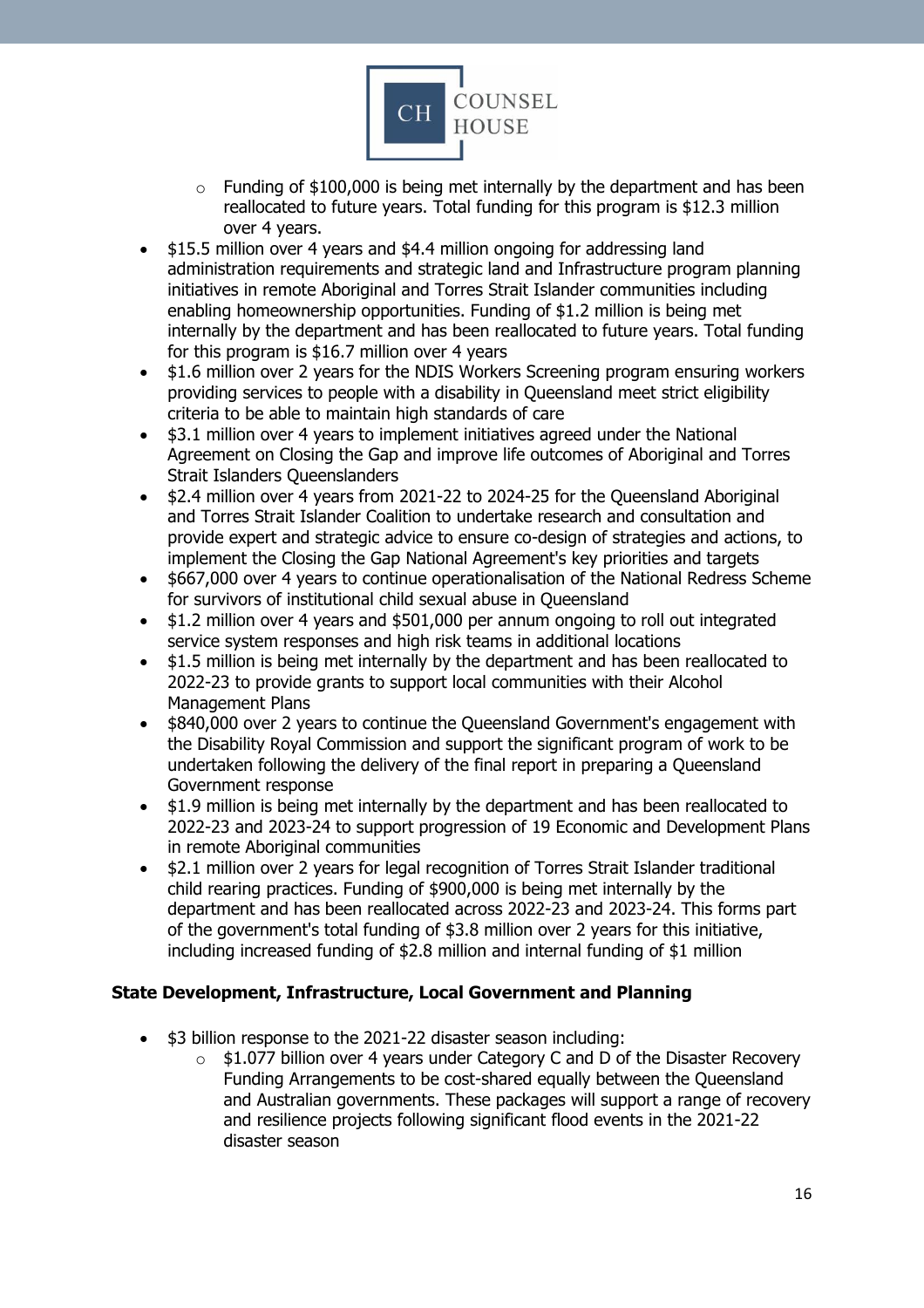

- $\circ$  \$741 million over 3 years under Category D of the Disaster Recovery Funding Arrangements, to be cost-shared equally between the Queensland and Australian governments. The package will support Queensland homeowners to improve the resilience of their residential property, following significant flood events in the 2021-22 disaster season
- \$15 million in 2022-23 to support scaling-up the National Battery Testing Centre, subject to contractual arrangements being finalised
- \$10 million over 2 years to support the program of work delivered by the Growth Areas Team which aims to address land supply, population growth and property development challenges across South East Queensland
- \$8.1 million over 2 years to assist the South Bank Corporation to manage its net cash position
- \$11 million over 2 years to deliver priority grant programs and to enhance the Queensland Government's grants administration processes and systems
- \$5 million over 3 years to deliver a suite of local government sustainability initiatives focused on supporting Queensland councils address capability, service delivery and financial challenges that are impacting the sector's long-term sustainability
- \$2 million in 2022-23 for the Burdekin Shire Council to complete Stage 2 of the Ayr Water Supply Infrastructure project. Total funding for this program is \$12 million over 4 years from 2019-20
- \$68.5 million package over 5 years to support implementation of the final QRIDP across government including:
	- $\circ$  \$7.5 million over 5 years to support the implementation of several key initiatives included in the QRIDP. This includes the development of the Queensland Battery Industry Development Strategy, continuing the Mining, Equipment, Technology and Services (METS) Collaborative Project Fund and supporting the METS Accelerator Program
- \$4 million over 4 years and \$1 million per annum ongoing to continue the Growth Monitoring Program. The program is a key implementation action of ShapingSEQ and will provide an ongoing robust and transparent evidence based on the region's land supply and development activity
- \$35.5 million over 4 years, held centrally, subject to the finalisation of a revised business case and appropriate governance arrangements, to support the scaling up of the Translational Research Institute under the Queensland Jobs Fund
- \$622.2 million to the South East Queensland City Deal which was signed by the 3 levels of government on 21 March 2022. The City Deal will benefit more than 3.5 million residents, delivering a strategic approach to infrastructure planning and investment to support the fastest growing region in the country, with a focus on accelerating job creation, supporting thriving communities and enhancing the liveability and connectivity of South East Queensland
- \$200 million over 3 years, including \$35 million held centrally, to deliver activities under the Growth Area Program. The program aims to improve planning and delivery of housing supply to cater for population growth and address pressures on the housing market
- \$3.1 million in 2022-23 to support South Bank Corporation to deliver essential safetyrelated capital works
- \$15.5 million over 5 years to continue delivery of The Spit Master Plan and associated implementation works in partnership with the Gold Coast Waterways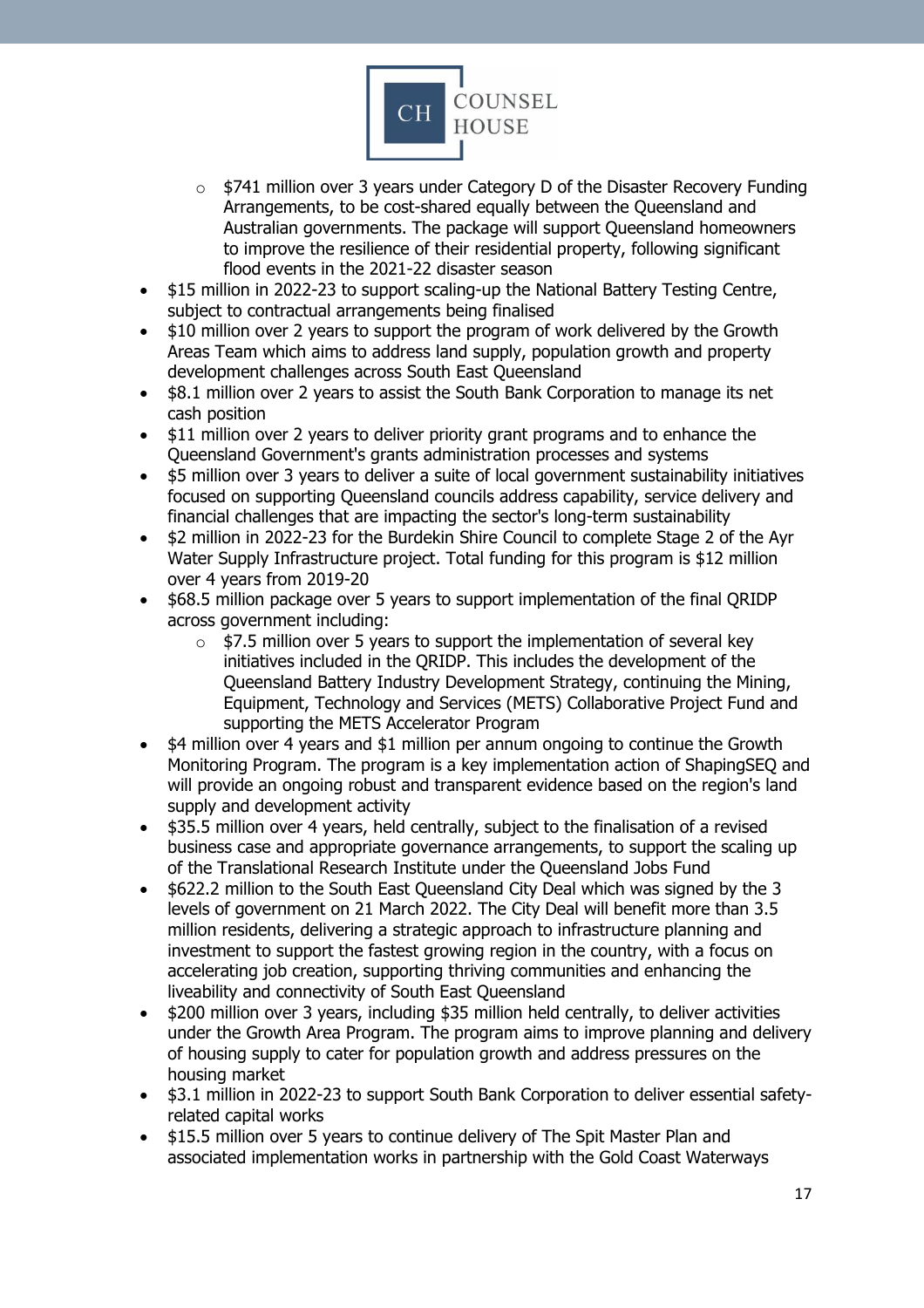

Authority and the Gold Coast City Council. Funding of up to \$13 million over 4 years is being met internally by the department to complete the program, bringing total funding for this program to \$60 million

• \$622.2 million to the South East Queensland City Deal which was signed by the 3 levels of government on 21 March 2022. The City Deal aims to deliver a strategic approach to infrastructure planning and investment to support the fastest growing region in the country, with a focus on accelerating job creation, supporting thriving communities and enhancing the liveability and connectivity of South East Queensland

#### <span id="page-17-0"></span>**Premier and Cabinet**

- \$59.3 million over 4 years and \$4.7 million per annum ongoing from 2026-27 to support the Brisbane 2032 Taskforce to lead Brisbane 2032 Olympic and Paralympic Games related activities across the Queensland Government. This will support preparation of the 2032 Games Legacy Program and planning and design of Olympics infrastructure including venues and athletes villages
- \$12.8 million over 5 years (\$13.8 million over 6 years) for the development and operation of the Far North Queensland studio facility. This brings total funding for the studio to \$20.6 million
- \$3.5 million over 2 years to establish a Commission of Inquiry to examine Queensland Police Service responses relating to domestic and family violence
- \$25 million over 4 years to establish the Go for Gold Fund (School Sports Infrastructure) program. The program, which is being delivered by the Department of Education, will deliver new and upgraded sports infrastructure for schools across the state, with a focus on promoting health and wellbeing, facilitating increased community use of school sports facilities and encouraging sports participation. Total funding for the program is \$100 million over 4 years
- \$31.4 million over 2 years from 2023-24 to extend the 2032 High Performance Strategy to continue to help prepare elite Queensland athletes achieve world class success at Paris 2024 and leading up to the Brisbane 2032 Olympic and Paralympic Games
- \$3.8 million in 2021-22 for an advertising campaign to build business, industry and community awareness of COVID-19 economic recovery and job creation initiatives
- \$2.5 million in 2021-22 for a public information and advertising campaign to support the public release of COVID-19 vaccine measures
- \$10.5 million over 3 years to continue the Events Sponsorship Fund, which aims to attract high value events and deliver initiatives that provide economic, social and cultural outcomes for Queenslanders and profile Queensland's industries and capabilities
- \$75 million over 4 years to establish the Go for Gold Fund (School Sports Infrastructure) program. The program, which is being delivered by the Department of Education, will deliver new and upgraded sports infrastructure for schools across the State, with a focus on promoting health and wellbeing, facilitating increased community use of school sports facilities and encouraging sports participation. Total funding for the program is \$100 million over 4 years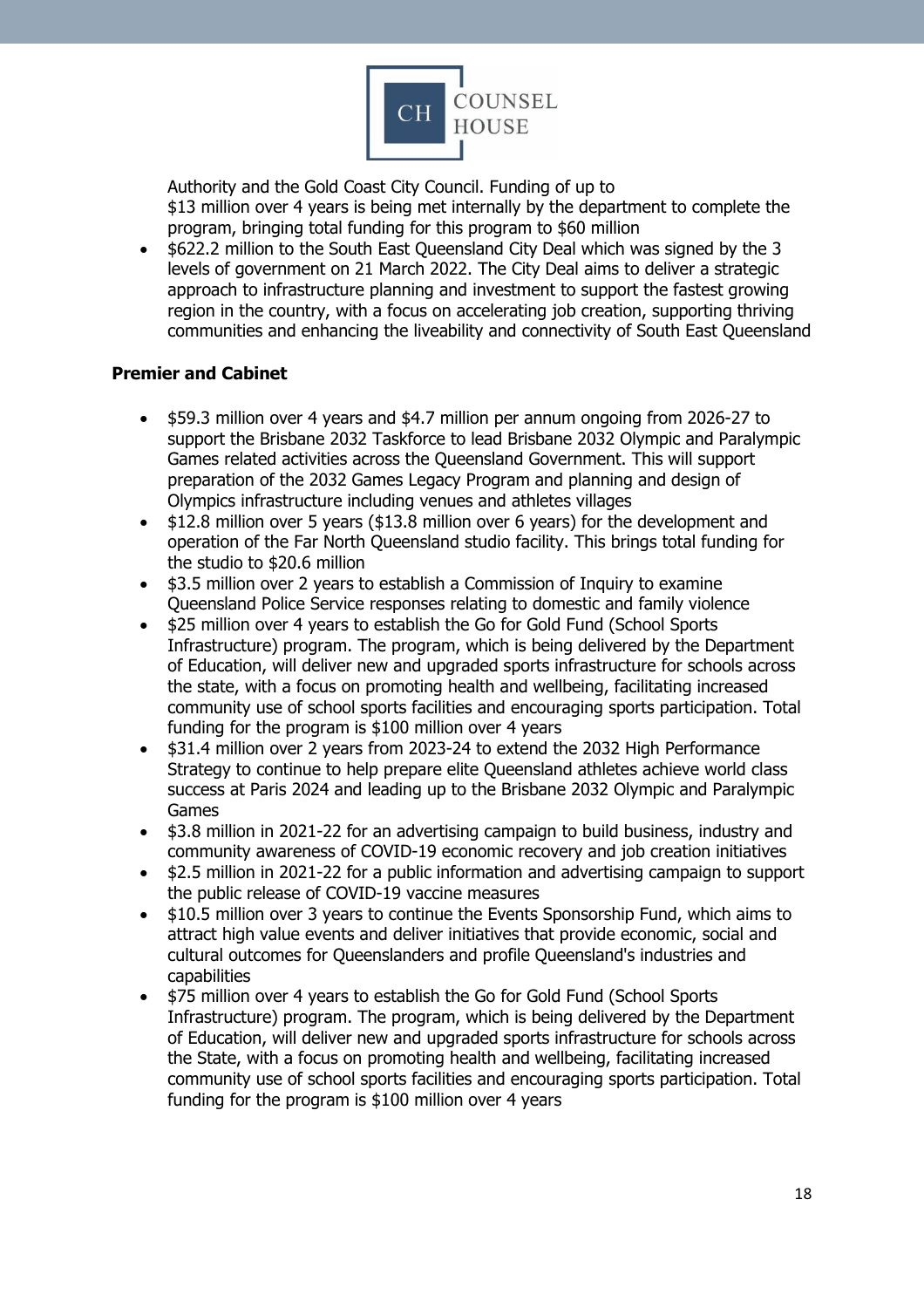

## <span id="page-18-0"></span>**Tourism, Innovation and Sport**

- \$186.1 million over 4 years to support Stadiums Queensland's activities to operate and maintain the state's portfolio of major sporting stadiums and high performance / community venues to a contemporary standard in the lead up to the 2032 Olympic and Paralympic Games
- \$51.7 million over 3 years to support socio- economic recovery from COVID-19, maximise opportunities to increase physical activity participation including the delivery of Infrastructure Projects in line with Activate! Queensland 2019-2029. Funding of \$300.7 million has been internally met by the department, bringing the total funding for the next 3 years of Activate! Queensland to \$352.4 million
- \$66.4 million over 4 years, with \$4 million held centrally, to implement targeted initiatives for tourism recovery and growth that are focused on experience development, tourism infrastructure, ecotourism, events and First Nations tourism
- \$2.9 million over 2 years to continue the COVID-19 Small Business Financial Counselling Service and the Queensland Tourism Business Counselling Service offering support and advice to assist Queensland small and medium sized-businesses through the impact of COVID-19
- \$1.1 million over 2 years to provide assistance to Brisbane river commercial tourism operators soon to be displaced from their current moorings in the inner-city
- \$100 million over 3 years, held centrally, for the Attracting Aviation Investment Fund to boost the fund to deliver Queensland's International Aviation re-entry strategy to secure flights and rebuild the State's \$6 billion international tourism industry after COVID-19. This investment will be matched dollar-for- dollar by industry including the State's 4 largest airports and Regional Tourism Organisations
- \$1 million in 2021-22 towards the Destination Gold Coast Play Money Campaign to provide COVID-19 support for retail, dining, services, experiences or accommodation businesses in the southern Gold Coast
- \$2.5 million over 3 years for the continuation of the Great Barrier Reef (GBR) Education Experience Program to support Queensland's reef tourism operators and GBR regions by supporting Queensland school excursions. This brings the total funding for this program to \$3.5 million over 3 years
- \$3 million in 2021-22 to assist Queensland marine tourism operators with a second round of funding to help with berthing fees in privately-operated marinas from Cooktown to Hervey Bay
- \$137 million in 2021-22 to provide grants to both eligible tourism and hospitality businesses, and major tourism attractions and experiences facing significant financial hardship due to COVID-19 travel restrictions and interstate lockdowns.
	- $\circ$  This program included 2 components being the Tourism and Hospitality Sector Hardship Grants scheme for small, medium and large-sized Queensland tourism and hospitality businesses and the Major Tourism Experiences Hardship Grants scheme for Queensland's major tourism businesses and has now closed. This formed part of the government's total announced funding of \$600 million in 2021-22 for the Business Support Package, jointly funded by the Australian Government, to support businesses impacted by COVID-19 in Queensland
- \$7.5 million in 2021-22 to help attract workers to the tourism and hospitality sector in northern and western Queensland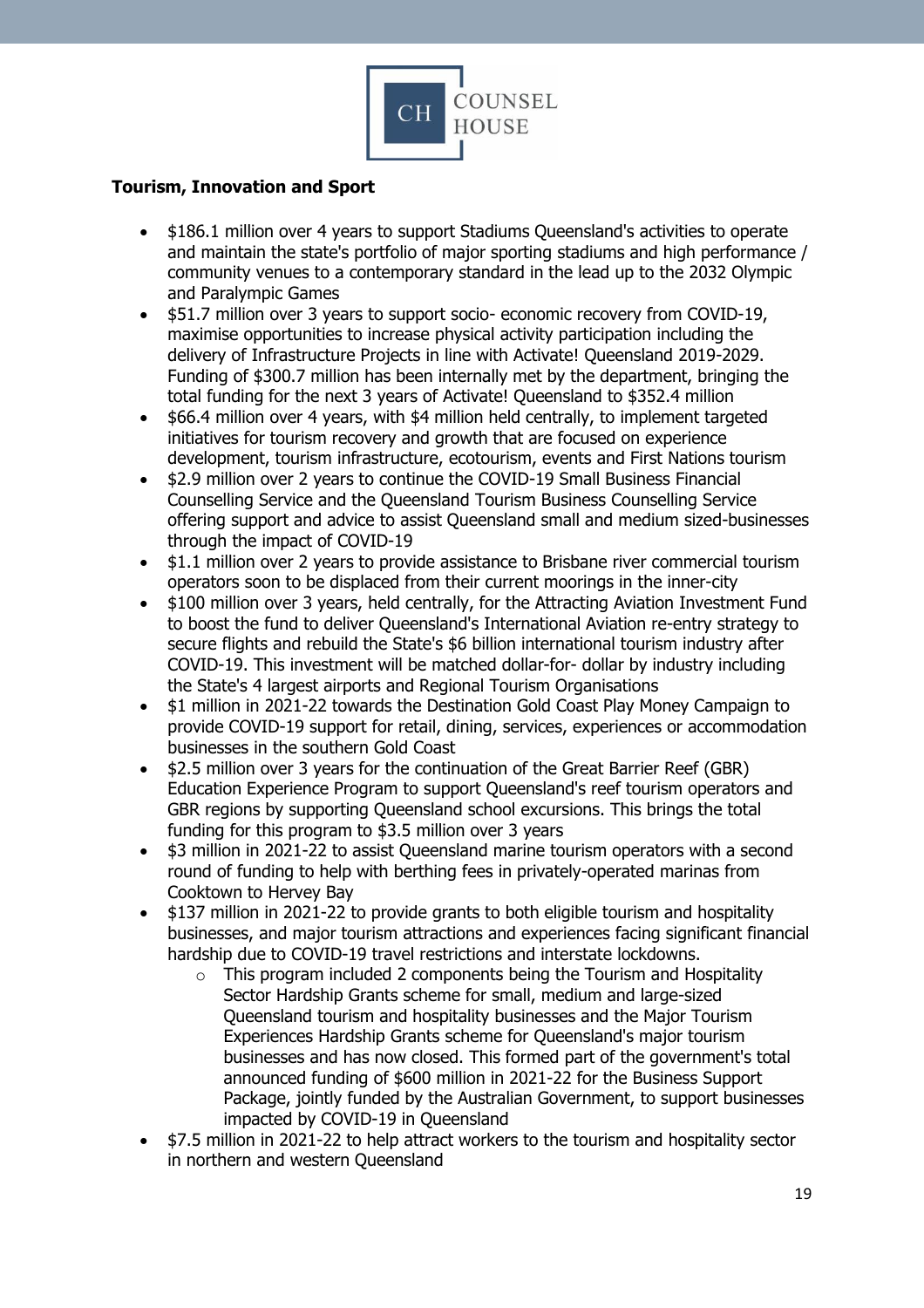

- \$28.5 million over 3 years to leverage Queensland Government-owned and/or operated sport and recreation precincts and venues to better support the community and industry to provide participation opportunities
- \$68.1 million over 4 years to support Stadiums Queensland's capital activities to maintain the state's portfolio of major sporting stadiums and high performance / community venues to a contemporary standard in the lead up to the 2032 Olympic and Paralympic Games
- \$5.7 million in 2024-25, held centrally, towards the delivery of Queensland's first purposely designed eco-tourism trail in a national park including the 94 kilometre trail and 4 public campsites

## <span id="page-19-0"></span>**Transport and Main Roads**

- \$55 million over 3 years for Zero Emission Vehicle (ZEV) purchase subsidies and charging infrastructure. The ZEV purchase subsidy is a \$3,000 incentive for anyone buying an electric vehicle upfront to the value of \$58,000
- \$62.3 million over 4 years and \$13.8 million per annum ongoing for road safety education and awareness programs and to improve the safety of the sections of state-controlled roads where accidents happen most frequently. The government is providing total increased funding of \$96.3 million over 4 years across departments as part of the Camera Detected Offence Program
- \$72.9 million over 4 years (\$352.4 million over 24 years) for the maintenance of the European Train Control System (ETCS) and Automatic Train Operation (ATO) hardware for the New Generation Rollingstock (NGR) fleet of 75 trains. The installation of ETCS, ATO and Platform Screen Doors on the NGR fleet will ensure that Cross River Rail is fully operational within the scheduled timeframes
- \$40 million over 4 years to continue the School Transport Infrastructure Program (STIP). The STIP provides specific funding to improve the safety and operation of schools through new or improved infrastructure at or on the surrounding road network
- \$6.7 million in 2022-23 to support regional urban bus delivery partners who continue to be impacted by fare revenue shortfalls associated with COVID-19 patronage reductions
- \$27.2 million over 4 years and \$7.2 million per annum ongoing for the Taxi Subsidy Scheme arising from an increase in taxi fares, an increase in the subsidy cap from \$25 to \$30 and to meet increased costs associated with lift payments
- \$21.2 million over 4 years and \$5.5 million per annum ongoing for the Gold Coast Waterways Authority to support growing maintenance and management of Gold Coast waterways access, connections and destinations
- \$27.2 million over 4 years and \$11.7 million per annum ongoing to provide an uplift in bus services for highest priority areas, such as northern Gold Coast services, which will also benefit from a further \$8.2 million commitment from the City of Gold Coast
- \$15 million over 3 years to continue the War on Wrecks initiative. Removing derelict vessels and continuing the strategic policy development is critical for keeping our waterways safe and clean
- \$34.7 million over 5 years and \$12.7 million per annum ongoing (indexed) to implement new, more transparent payment rates and a simple indexation methodology for school contracts from April 2022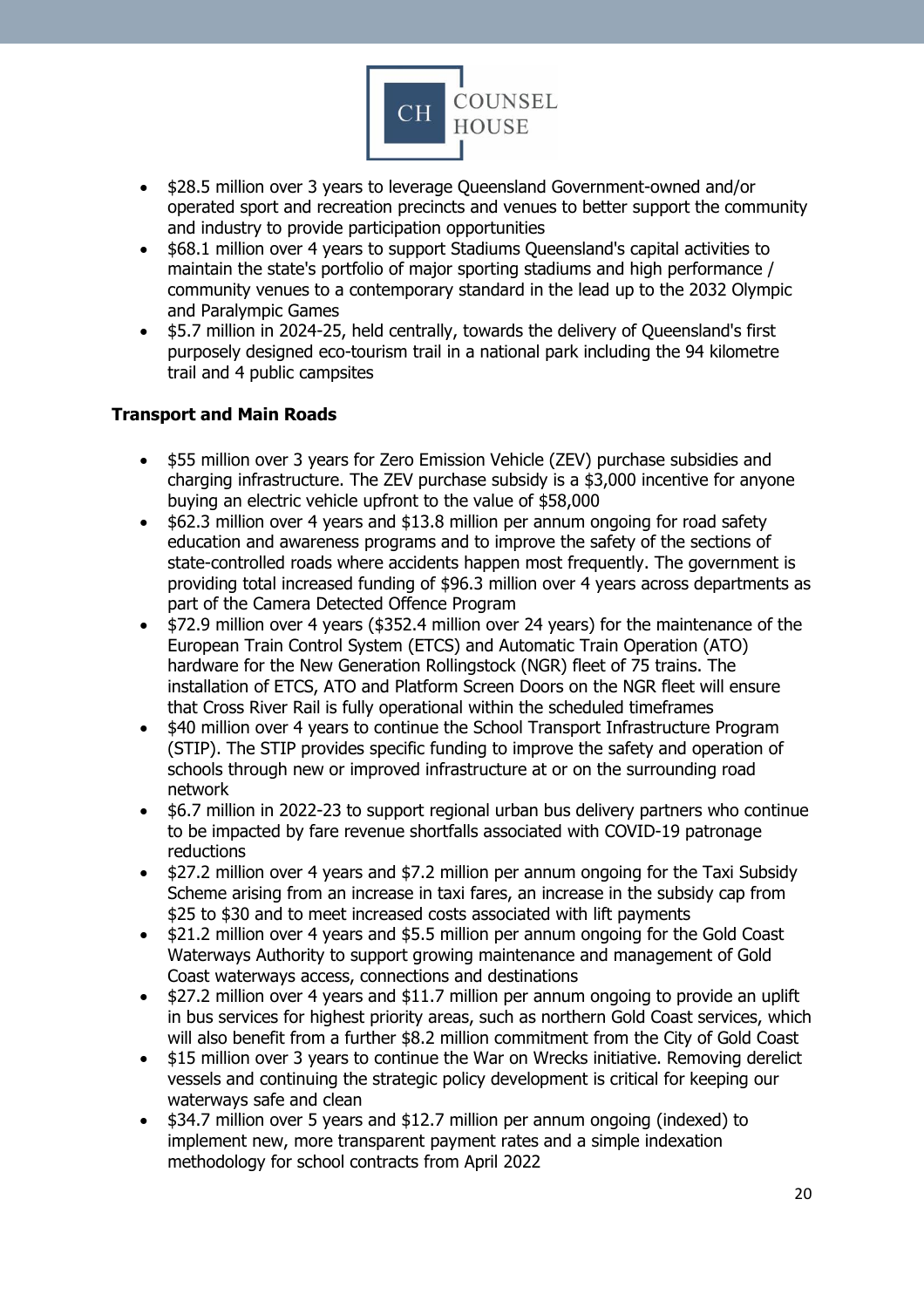

- \$18.5 million over 5 years and \$3.8 million per annum ongoing (indexed) for fare reform for Queensland's regional urban bus services to support Smart Ticketing. The regional fare reforms comprise simplification of regional fares and zones, alignment of top-up fares payable by students eligible for the School Transport Assistance Scheme and extension of South East Queensland fare products and incentives Statewide
- \$5.3 million over 2 years for navigational aids and the Horn Island pontoon upgrade
- \$23.9 million over 5 years for the ongoing maintenance of Automatic Train Operation (ATO) on-board software and Platform Screen Doors (PSD) on-board equipment for the New Generation Rollingstock (NGR) fleet of 75 trains. The installation of ATO and PSD on the NGR fleet will ensure that Cross River Rail is fully operational within the scheduled timeframes
- \$18.9 million over 4 years and \$4.3 million per annum ongoing to expand the School Transport Assistance Scheme eligibility to include students living in shared care arrangements travelling from a second address
- \$1.5 million over 3 years for the Coorparoo Precinct planning as part of the state's tripartite negotiations with project partners (Australian and local governments)
- \$3.2 million over 4 years and \$1.1 million per annum ongoing to expand the School Crossing Supervisor Scheme to appropriately staff 83 additional sites that have been identified as high safety risk for school children and would benefit from the establishment of a supervised crossing
- \$2.1 million over 5 years (2022-23 to 2026- 27) for Stage 3 of the Townsville Connection Road upgrade
- \$14.2 million in 2025-26 for the state contribution for the following projects, reflecting prior election commitments: Pacific Motorway: Daisy Hill to Logan Motorway upgrade; Inland Freight Route (Mungindi to Charters Towers); Boundary Road (Coopers Plains) rail level crossing; Mooloolah River Interchange Upgrade - Stage 1; and Roads of Strategic Importance Mount Isa to Rockhampton corridor state matching
- \$314.9 million over 3 years from 2023-24, and \$153.9 million per annum ongoing, to support additional activities to be delivered under the Rail Transport Service Contract and includes support indexation of rail concessions and alternative transport schemes
- \$275.7 million over 5 years for the detailed design and fitment of Automatic Train Operation (ATO) on-board software and Platform Screen Doors (PSD) on-board equipment for the New Generation Rollingstock (NGR) fleet of 75 trains. The installation of ATO and PSD on the NGR fleet will ensure that Cross River Rail is fully operational within the scheduled timeframes
- \$10.5 million in 2022-23 for navigational aids
- \$119.1 million over 5 years for the modification of the European Train Control System (ETCS) and Automatic Train Operation (ATO) hardware for the New Generation Rollingstock (NGR) fleet of 75 trains. The installation of ETCS, ATO and Platform Screen Doors on the NGR fleet will ensure that Cross River Rail is fully operational within the scheduled timeframes
- \$16 million over 3 years to improve the safety of the sections of state-controlled roads where accidents happen most frequently
- \$67.9 million over 5 years (2022-23 to 2026-27) for Stage 3 of the Townsville Connection Road upgrade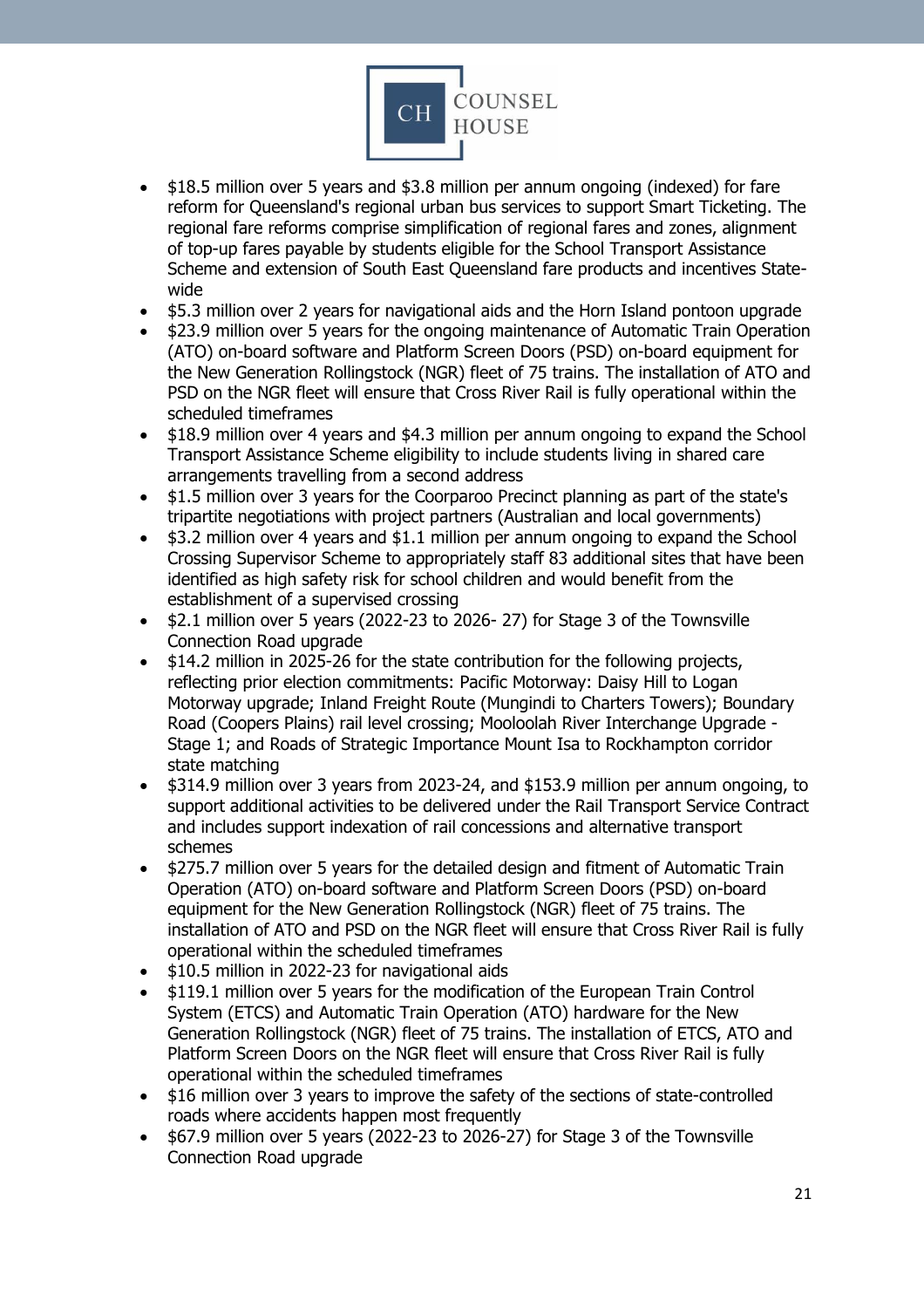

• \$137.5 million in 2025-26 and \$474.4 million beyond the forward estimates for the state contribution for the following projects reflecting prior election commitments: Pacific Motorway: Daisy Hill to Logan Motorway upgrade, Inland Freight Route (Mungindi to Charters Towers), Boundary Road (Coopers Plains) rail level crossing, Mooloolah River Interchange Upgrade - Stage 1 and Roads of Strategic Importance Mount Isa to Rockhampton corridor state matching

#### <span id="page-21-0"></span>**Corrective Services**

- \$74.8 million over 4 years and \$14 million per annum ongoing to progress infrastructure works, provide body worn cameras and support ongoing maintenance and replacement programs
- \$20.2 million over 4 years and \$317,000 per annum ongoing to enhance Parole Board Queensland operations to enable efficient consideration of parole matters
- \$33.6 million over 4 years and \$6.1 million per annum ongoing to transition the Queensland Parole System Review recommendations to business as usual, trial endto-end case management in multiple correctional centres and improve recruitment and training for Community Corrections officers
- \$28.2 million over 2 years to establish a commissioning project team and appoint the correctional centre leadership team in preparation for the operation of Stage 2 of the Southern Queensland Correctional Precinct
- \$2.9 million in 2022-23 for psychological and disability services resourcing to ensure continuity of core frontline services, uphold human rights, and minimise the risk to community safety
- \$7.2 million over 4 years and \$1.8 million ongoing to continue to enhance and roll out specialist domestic and family violence courts. The department is also internally funding \$350,000 in 2022-23 to fund other initiatives in response to the Women's Safety and Justice Taskforce's report
- \$1 million in 2022-23 to undertake a competitive tender for procurement of a multiservice provider solution for Queensland Corrective Services' Electronic Security System
- \$677,000 over 4 years and \$176,000 per annum ongoing for the Women in Custody program. This forms part of the government's total funding package of \$11.9 million over 4 years to continue frontline specialist support to women in contact with the criminal justice and custodial systems, addressing the specific and complex needs of women to reduce their risk of entering or returning to prison
- \$978,000 over 4 years and \$418,000 ongoing to roll out integrated service system responses and high risk teams in additional locations
- \$14.1 million over 4 years, held centrally, to enhance the Integrated Offender Management System to support frontline correctional operations
- \$100 million over 2 years, with \$50 million held centrally in 2022-23, to meet additional expenditure incurred due to sustained capacity demands, COVID-19 and other unavoidable costs
- \$8 million over 4 years and \$2 million per annum ongoing, held centrally, to provide a single model of re-entry services in Queensland
- \$207 million over 2 years to increase the capacity of Southern Queensland Correctional Precinct Stage 2 by 500 beds to over 1,500 beds, including through the construction of a second secure rehabilitation unit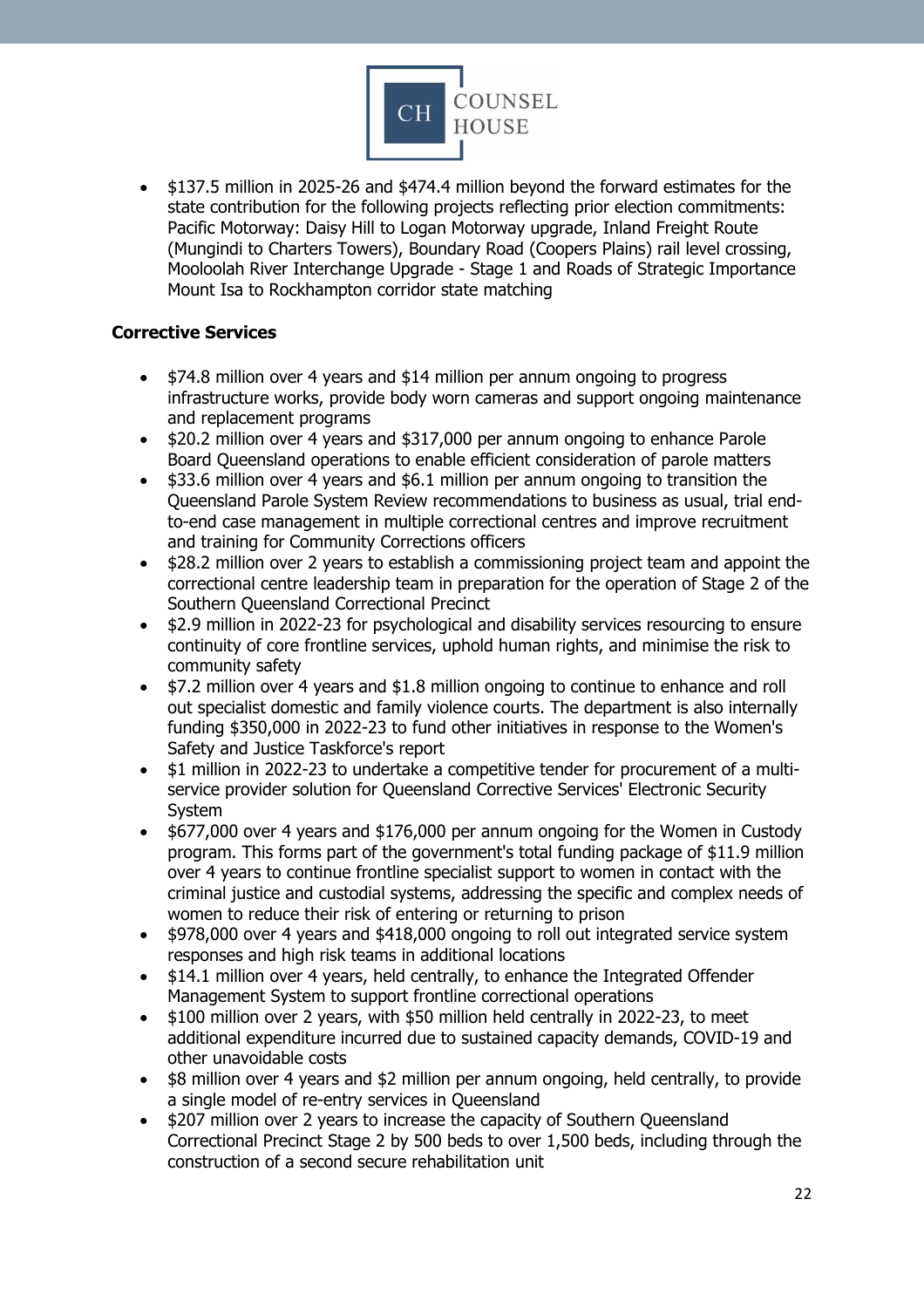

- \$77.8 million over 4 years and \$7 million per annum ongoing to progress infrastructure works and support ongoing maintenance and replacement programs
- \$78.7 million over 3 years, held centrally, to provide a multi-service provider solution for Queensland Corrective Services' Electronic Security System through a competitive tender package
- \$16.3 million over 2 years, held centrally, to enhance the Integrated Offender Management System to support frontline correctional operations

## <span id="page-22-0"></span>**Fire and Emergency Services**

- \$1.6 million over four years, and \$166,000 ongoing (with an additional \$1 million every 3 years commencing 2026-27), to continue and enhance public awareness for road safety activities led by Queensland Fire and Emergency Services, including the "If It's Flooded, Forget It" campaign
- \$96.3 million over 4 years across departments as part of the Camera Detected Offence Program
- \$61.3 million in 2021-22, held centrally, to continue to support COVID-19 hotel accommodation. This is in addition to the \$232.25 million available from 1 July 2021
- \$12.8 million over 4 years, and \$600,000 ongoing to 2027-28, to be held centrally, to modernise and maintain the Queensland Emergency Operations Centre's critical information communications technology and audio- visual infrastructure
- \$20 million in 2022-23 to enhance operational capability and risk management for the State Emergency Service (SES). This includes a \$10 million capital boost for equipment and facilities, including new SES flood boats and upgraded facilities for the Lowood SES Group
- \$8 million in 2022-23 to support operational capability for marine rescue services, including an additional \$5 million to accelerate the rescue vessels replacement program
- \$10 million in 2022-23 for new Rural Fire Service facilities, including funding for a new facility for Rural Fire Brigades in the Maryborough Region

#### <span id="page-22-1"></span>**Health**

- \$6.784 billion over 4 years to support the ongoing growth in demand for health and ambulance services
- \$1.645 billion over 5 years for Queensland Health's new 5 year plan, Better Care Together. This will be funded through a new mental health levy proposed to commence from 1 January 2023. Better Care Together will improve mental health, alcohol and other drugs services as well as the suicide prevention system of care and support
- \$117.9 million over 4 years (\$333.7 million over 10 years) for Queensland Health to enter a new single 10-year Standing Offer Arrangement with the Royal Flying Doctor **Service**
- \$87.9 million over 4 years and \$26.7 million ongoing to deliver primary healthcare services to prisoners. This includes mental health and oral health services for the new Southern Queensland Correction Centre Stage 2 as well as nursing home type care for people who are unable to be released from Queensland Corrective Services **Custody**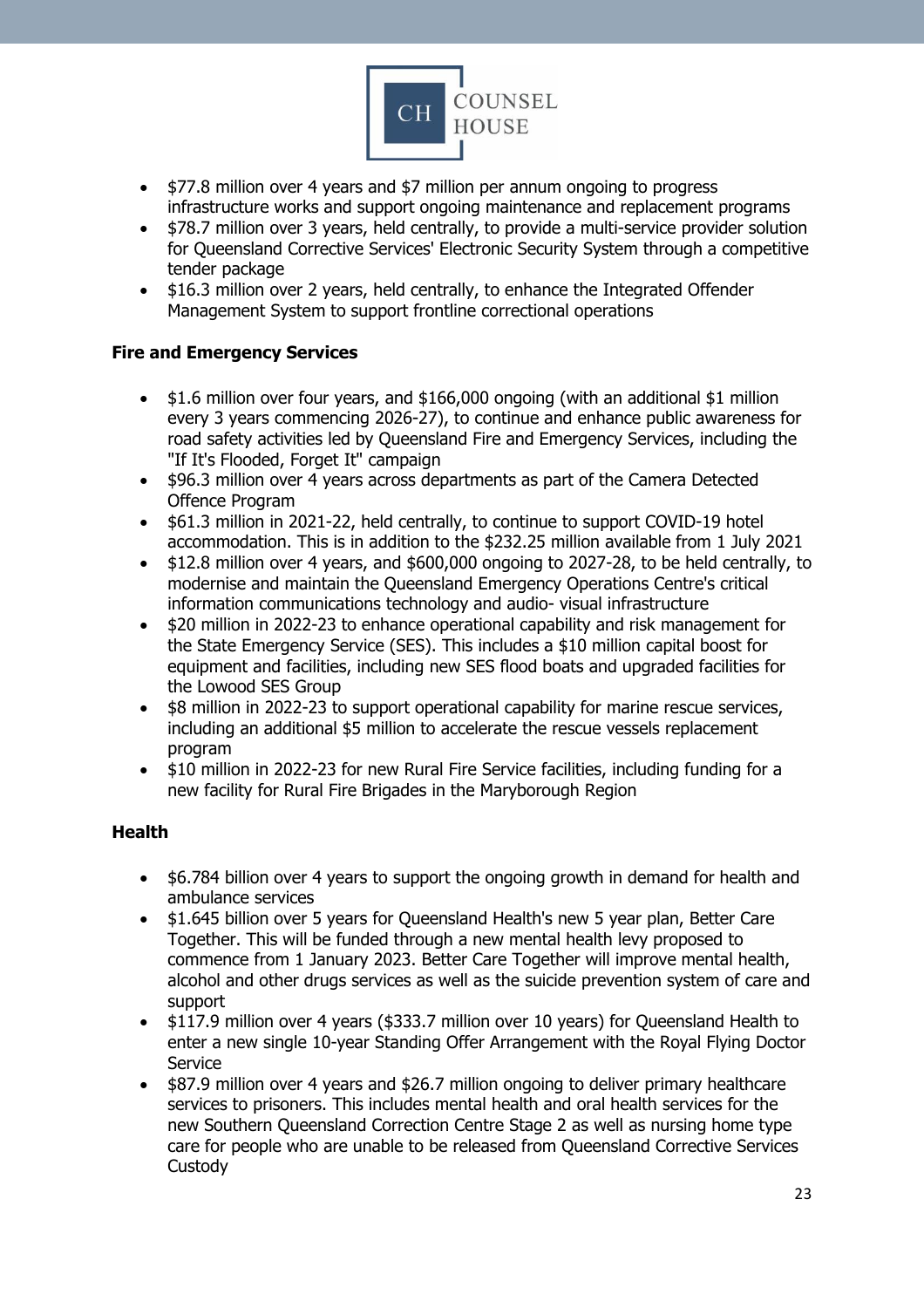

- \$9.3 million over 2 years to support information and communciation technology, clinical and administrative implementation of the Voluntary Assisted Dying Scheme
- \$8.4 million over 4 years to deliver a skin cancer prevention campaign and pop-up skin cancer screening clinics
- \$1.8 million over 2 years to support Tranche 2 of the Infrastructure Maintenance Program
- \$200 million in 2021-22 for the continuation of the COVID-19 health response
- \$15.4 million in 2021-22 as a capital contribution to the Aeromedical Hub project for the Royal Flying Doctor Service and LifeFlight
- \$2.9 million over 4 years and \$1 million per annum ongoing is being internally met by the department to roll out integrated service system responses and high risk teams in additional locations. This will include collaboration with alcohol and other drug, mental health, and domestic and family violence networks to improve service responses
- \$9.785 billion over 6 years to deliver around 2,200 additional overnight beds across the Queensland Health system for the following projects:
	- o New hospitals in Bundaberg, Toowoomba and Coomera
	- o New Queensland Cancer Centre
	- o Expansions to hospitals in Cairns, Townsville, Robina, Mackay, Redcliffe, Ipswich and Hervey Bay as well as to the Princess Alexandra, QEII and the Prince Charles hospitals, and a further expansion at Logan hospital
- \$240 million over 4 years (\$300 million over 5 years) for the continued roll-out of electronic medical record functionality
- \$88.2 million over 3 years for tranche 2 of the Infrastructure Maintenance Program
- \$73.9 million over 4 years to enable critical infrastructure projects for the Queensland Ambulance Service
- \$6.9 million over 2 years for the development of an information communication technology solution to support the Voluntary Assisted Dying Scheme
- \$28.5 million over 5 years to support Queensland Health's new 5 year plan, Better Care Together. Better Care Together will improve mental health, alcohol and other drugs services as well as the suicide prevention system of care and support
- \$29.8 million over 4 years for the development of the QEII Hospital Multi-storey Carpark as part of the statewide Hospital Car Parking Framework
- \$229.7 million over 2 years from the Sustaining Capital Program to increase bed capacity under the Accelerated Infrastructure Delivery Program. This program will deliver 289 beds across seven projects in the Metro South, Gold Coast, West Moreton and Cairns and Hinterland Hospital and Health Services, and will use off-site construction and standard designs to reduce time to commissioning
- \$943.5 million over 7 years from the Sustaining Capital Program to replace ageing rural and regional health facilities and staff accommodation as part of the next phase of the Building Rural and Remote Health Program
	- $\circ$  Phase 2 of the program will replace ageing infrastructure across a range of Hospital and Health Services, including Torres and Cape, North West, Cairns and Hinterland, Mackay, Darling Downs, Central Queensland, Townsville, West Moreton and Wide Bay. The first tranche of Phase 2 will replace health facilities in Moranbah, Bamaga, Normanton, Pormpuraaw, Tara and Cow Bay.
- \$20 million in 2022-23, held centrally, to support the provision of a 28-bed modular ward as part of the Logan Hospital expansion project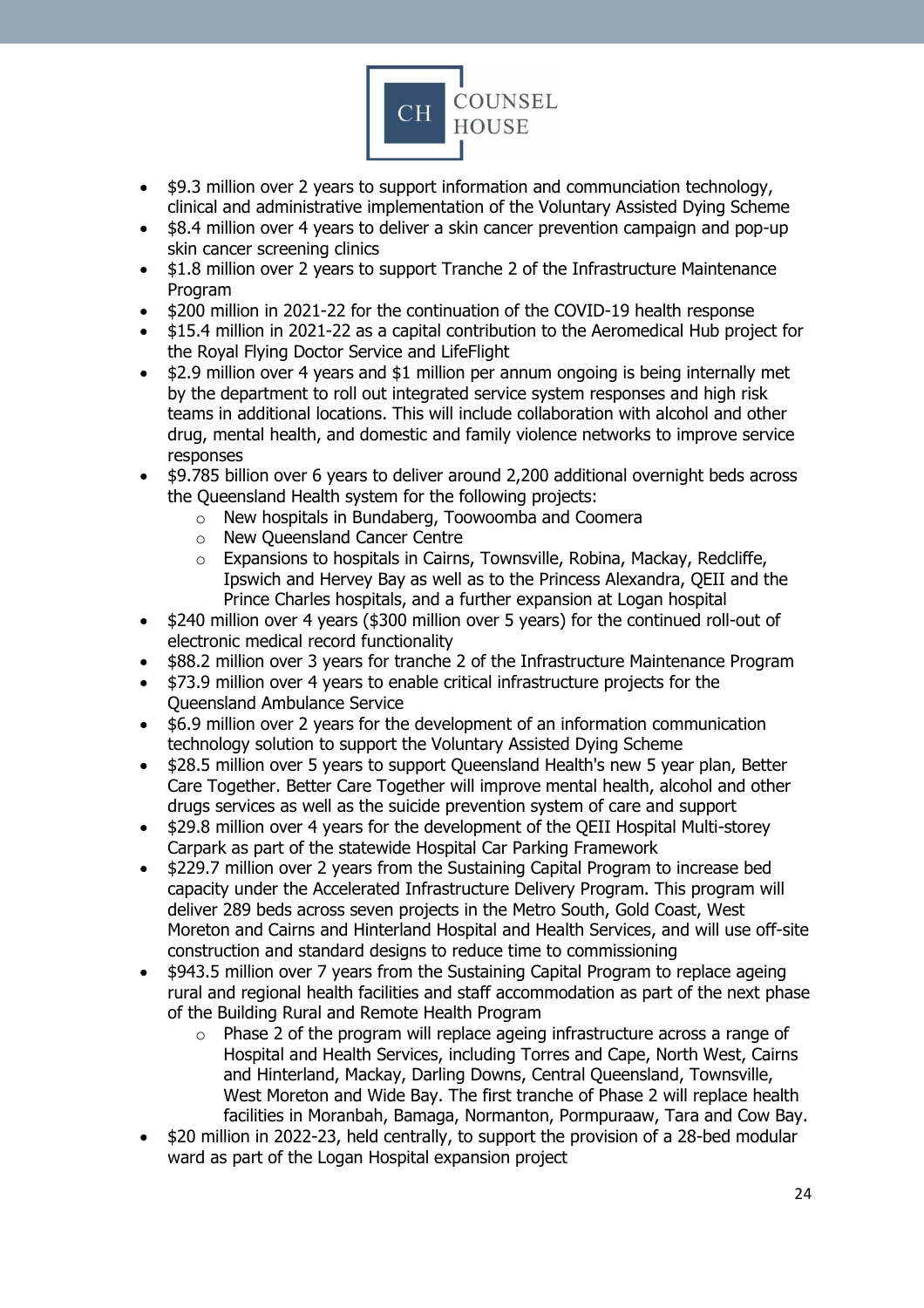

• \$24.8 million to the Brisbane Airport Corporation as a prepayment of the government's net rent liabilities as a sub-tenant, reducing net-rent liabilities to nil to 2047. Funding of \$20 million is being met internally by the department to support the project

### <span id="page-24-0"></span>**Police Service**

- \$7.4 million in 2022-23 to ensure the ongoing delivery of Queensland Government Air (QGAir) services. This funding enables QGAir to continue providing aviation support for search and rescue, natural disasters, police and aeromedical operations, including organ retrievals, and transport services for government
- \$3.5 million in 2022-23 for the continuation of the 5 Point Plan to address youth crime. This forms part of the government's total investment of \$78.8 million over 4 years (\$77.2 million new funding and \$1.6 million internally funded) and \$18.9 million per annum ongoing (\$18.5 million new funding and \$400,000 being met internally) to continue effective elements of the Youth Justice Strategy Reforms to address serious repeat offending.
- \$2 million in 2022-23 to develop a business case for the relocation of the Oxley Police Academy, and other co-located Queensland Police Service functions, to the Wacol Police Precinct or other appropriate new sites
- \$10.3 million over 5 years from 2021-22 and \$2.1 million per annum ongoing from 2026-27 for the continuation of the 1,400 QLiTE program to support frontline policing
- \$1.6 million in 2022-23 to ensure the firearms register is up to date and accurate and commence the replacement of the Weapons Licensing Management System
- \$8.3 million over 4 years and \$2.7 million per annum ongoing for road safety initiatives
- \$16.7 million over 4 years and \$5.3 million per annum ongoing from 2026-27 to continue the operation of body worn cameras to provide more effective and efficient policing services to the people of Queensland
- \$911,000 in 2022-23 to undertake a road safety anti hooning maximum saturation deterrence trial and evaluation
- \$3.2 million over 4 years and \$1.1 million per annum ongoing to continue to enhance and roll out specialist domestic and family violence courts
- \$5.3 million in 2021-22 to supplement COVID-19 compliance activities. The government is also providing increased funding of \$5.6 million in 2022-23 to continue supporting COVID-19 compliance activities
- \$17.5 million over 4 years and \$4.4 million per annum ongoing, held centrally, for the delivery of enhanced education and training on domestic and family violence and coercive control to all levels of the service
- \$2.8 million over 4 years and \$1.2 million per annum ongoing is being internally met by the department to roll out integrated service system responses and High Risk Teams in additional locations
- \$6.8 million over 4 years, held centrally, to ensure operational policies and procedures guide police in identifying and responding to domestic and family violence as a pattern of behaviour over time and to review risk assessment processes in consultation with First Nations stakeholders and people with lived experience of domestic and family violence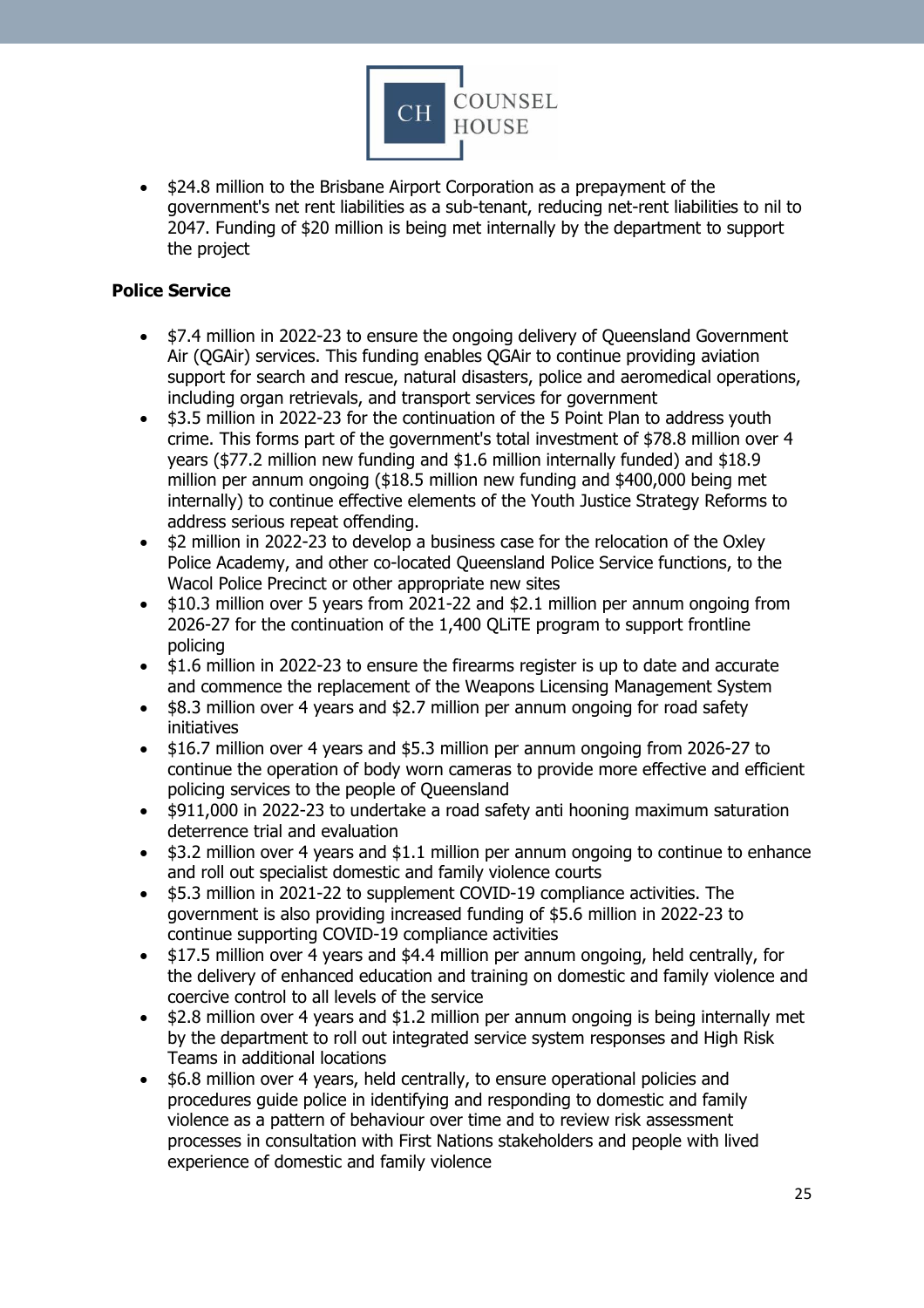

- \$6.3 million over 3 years, held centrally, to trial and evaluate mobile co-responder models involving joint responses between Queensland Police Service and specialist domestic and family violence services
- \$2.5 million in 2021-22 to support police operations in Safe Night Precincts. From 1 July 2022, police operations in Safe Night Precincts will transition from temporary funded operations to permanent business as usual operations
- \$5.2 million in 2022-23 to undertake a road safety anti hooning maximum saturation deterrence trial
- \$2.9 million in 2022-23 to ensure the ongoing delivery of Queensland Government Air services. This funding is for the planned aircraft maintenance schedule to ensure continued airworthiness of both fixed wing and rotary wing flying assets
- \$166,000 in 2022-23, held centrally, for the delivery of enhanced education and training on domestic and family violence and coercive control to all levels of the service
- \$41,000 in 2022-23, held centrally, to ensure operational policies and procedures guide police in identifying and responding to domestic and family violence as a pattern of behaviour over time and to review risk assessment processes in consultation with First Nations stakeholders and people with lived experience of domestic and family violence
- \$108,000 in 2022-23, held centrally, to trial and evaluate mobile co-responder models involving joint responses between Queensland Police Service and specialist domestic and family violence services

# <span id="page-25-0"></span>**Treasury**

- \$150 million over 10 years, including \$75.2 million over 4 years and \$12.5 million per annum ongoing, to implement a new Queensland Trade and Investment Strategy 2022-2032. The new strategy will leverage global opportunities, drive diversity and value, and create future economic growth
- \$8 million over 4 years and \$2 million per annum ongoing to Queensland Revenue Office for the Camera Detected Offence Program
- \$8 million over 4 years and \$2.1 million per annum ongoing for the continued operation of the Crime Statistics and Research Unit to support research and policy development and the assessment of whole of criminal justice system demands and financial impacts
- \$1.1 million in 2022-23 to fund the initial implementation cost of Queensland Revenue Office's debt collection service to local government authorities. Queensland Revenue Office will provide its debt collection capability to local government authorities as a fee-for-service, so ongoing service delivery costs will be fully funded by local government authority users
- \$5 million over 2 years, held centrally, to fund measures to build capability and capacity in the Community Housing Provider (CHP) sector and to incentivise CHP participation in the Housing Investment Fund (HIF). This will equip the CHP sector with the skills, expertise and resources to participate in market processes such as the HIF to sustainably deliver and manage additional supply of social housing stock
- \$41.4 million in 2021-22 for \$1,000 one- off grants for eligible non-employing sole traders to support Queensland business impacted by the August 2021 COVID-19 lockdowns in Queensland. This program has now closed. This formed part of the